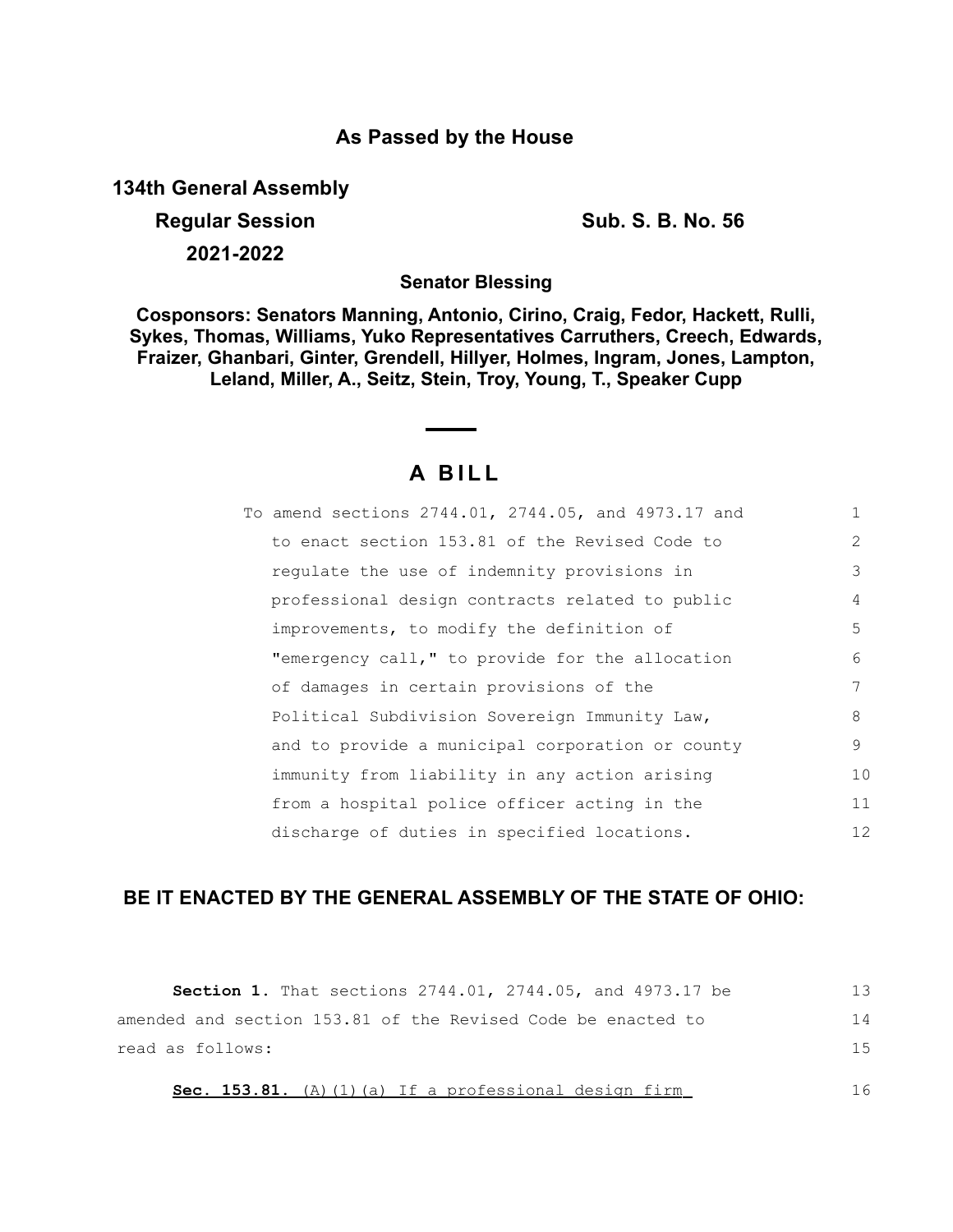provides work, services, studies, planning, surveys, or preparatory work in connection with a public improvement, a public authority may require, via a provision in a public improvement contract or subcontract, that the professional design firm indemnify the public authority and its officers and employees for liabilities the public authority, officer, or employee incurs for the death of or injury to a third party that is proximately caused by the provision of the work, services, studies, planning, surveys, or preparatory work. (b) The indemnification shall only be for the liabilities incurred from the proportionate share of the tortious conduct, as determined pursuant to section 2307.23 of the Revised Code, of the professional design firm or any consultant, subcontractor, or other entity used by the professional design firm, in performing under the public improvement contract. (c) A public authority shall not require, via a provision in a public improvement contract or subcontract, that a professional design firm indemnify the public authority except as described in divisions (A)(1)(a) and (b) of this section. (2)(a) A professional design services subcontract entered into in connection with a public improvement may include a provision that requires any subcontracted professional design firm to indemnify the public authority and the professional design firm that executed the subcontract, and their respective owners, officers, and employees, for liabilities the public authority, professional design firm, owner, officer, or employee incurs for the death of or injury to a third party that is proximately caused by the subcontractor's performance under the subcontract. 17 18 19 20 21 22 23 24 25 26 27 28 29 30 31 32 33 34 35 36 37 38 39 40 41 42 43 44 45

(b) The indemnification shall only be for the liabilities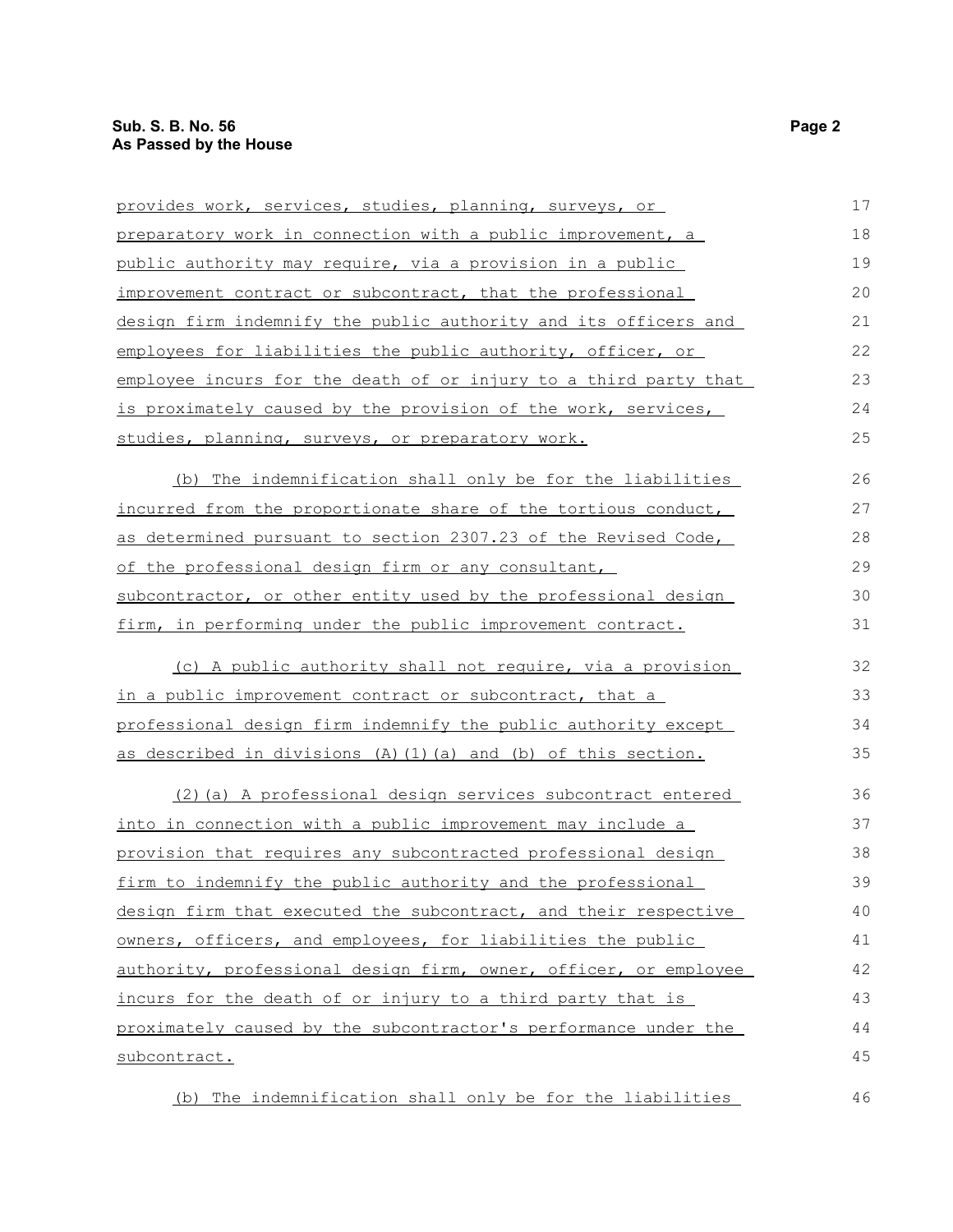| incurred from the proportionate share of the tortious conduct,      | 47 |
|---------------------------------------------------------------------|----|
| as determined pursuant to section 2307.23 of the Revised Code,      | 48 |
| of the subcontracted professional design firm or any entity used    | 49 |
| by the subcontracted professional design firm, in performing        | 50 |
| under the subcontract.                                              | 51 |
| (c) No professional design firm may require, via a                  | 52 |
| <u>provision in a subcontract entered into in connection with a</u> | 53 |
| public improvement, that a subcontracted professional design        | 54 |
| firm indemnify the professional design firm or the public           | 55 |
| authority except as described in divisions (A) (2) (a) and (b) of   | 56 |
| this section.                                                       | 57 |
| (3) Division (A) of this section does not prohibit either           | 58 |
| of the following:                                                   | 59 |
| (a) A public authority from commencing a civil action for           | 60 |
| damages against a professional design firm for breach of the        | 61 |
| public improvement contract or for breach of the professional       | 62 |
| standard of care;                                                   | 63 |
| (b) A professional design firm from commencing a civil              | 64 |
| action for damages against a subcontracted professional design      | 65 |
| firm for breach of the professional design services subcontract     | 66 |
| or for breach of the professional standard of care.                 | 67 |
| (B) Notwithstanding divisions (A)(1)(c) and (2)(c) of this          | 68 |
| section, this section does not prohibit a public authority from     | 69 |
| requiring insurance coverage, as appropriate, in a contract to      | 70 |
| meet the indemnification described in this section.                 | 71 |
| (C) If any provision of this section conflicts with any             | 72 |
| provisions of a contract between a public authority and the         | 73 |
| federal government, the provision of this section shall not         | 74 |
| apply to the extent to which it is in conflict with such a          | 75 |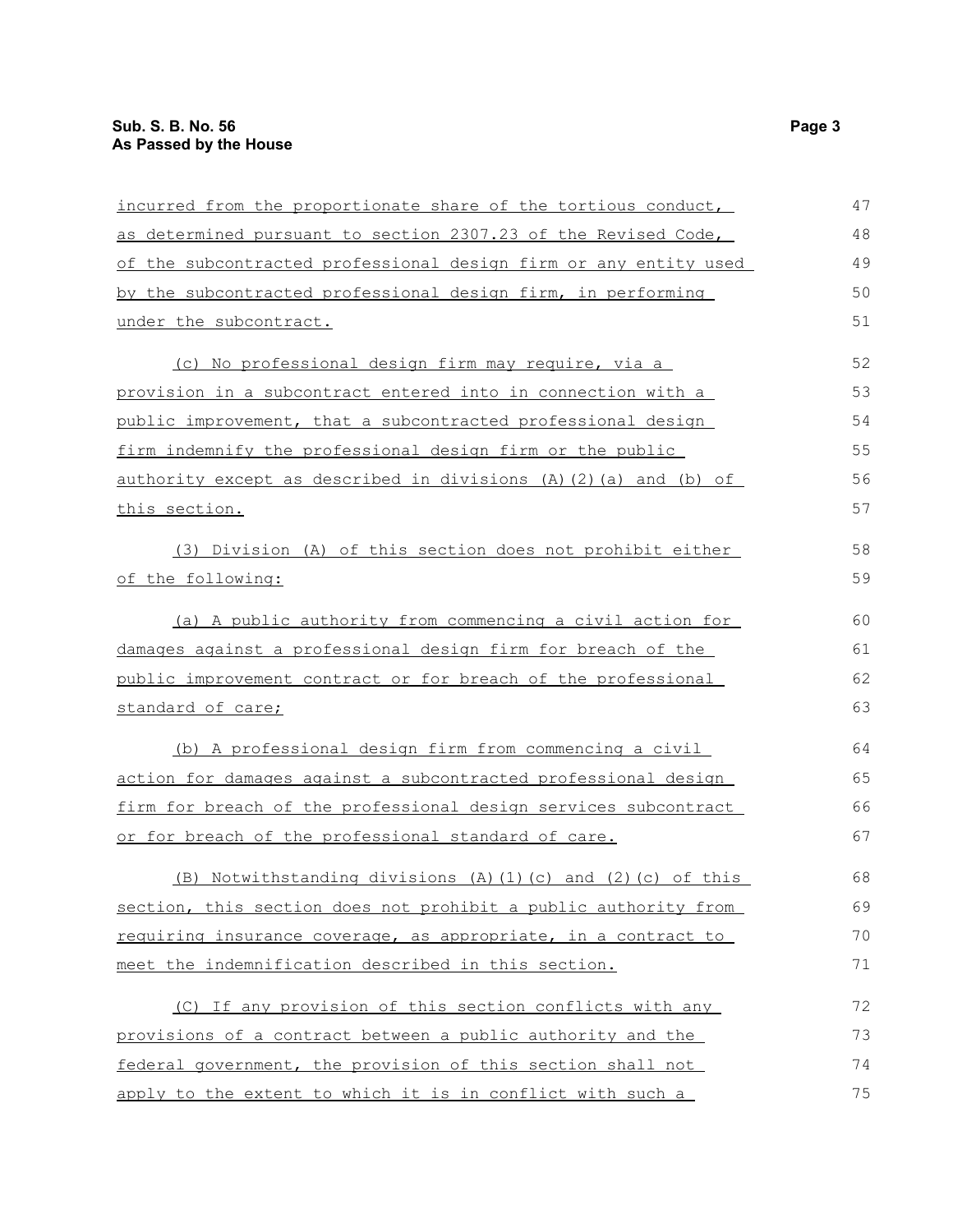| contract. All other provisions of this section that are not in  |     |
|-----------------------------------------------------------------|-----|
| conflict shall apply.                                           |     |
| (D)(1) Any public improvement contract or subcontract that      | 78  |
| includes an indemnification provision as described in division  | 79  |
| (A) of this section shall not waive, and shall not be construed | 80  |
| as waiving, any immunity or limitation of liability as          | 81  |
| prescribed in Chapters 2744., 4123., 4125., 4127., and 4131. of | 82  |
| the Revised Code. Sections 4123.35 and 4123.80 of the Revised   | 83  |
| Code control over this section.                                 | 84  |
| (2) Any indemnification provided under this section shall       | 85  |
| not extend to liabilities that would otherwise be barred under  | 86  |
| sections 2305.06, 2305.09, or 2305.131 of the Revised Code or   | 87  |
| under any other general statute of limitation or statute of     | 88  |
| repose.                                                         |     |
| (E) As used in this section:                                    | 90  |
| (1) "Injury" means all of the following:                        | 91  |
| (a) Bodily injury to a person;                                  | 92  |
| (b) Sickness or disease of a person;                            | 93  |
| (c) Injury to or destruction of tangible property of a          | 94  |
| third party to the public improvement;                          | 95  |
| (d) Injury, claims, damages, or loss arising from or            | 96  |
| related to the infringement of intellectual property.           | 97  |
| (2) "Intellectual property" means any invention,                | 98  |
| discovery, work of authorship, creative work, or architectural  | 99  |
| work that may be subject to protection under federal or state   | 100 |
| patent, copyright, trademark, or trade secret laws.             | 101 |
| (3) "Liabilities" means claims, damages, or loss,               | 102 |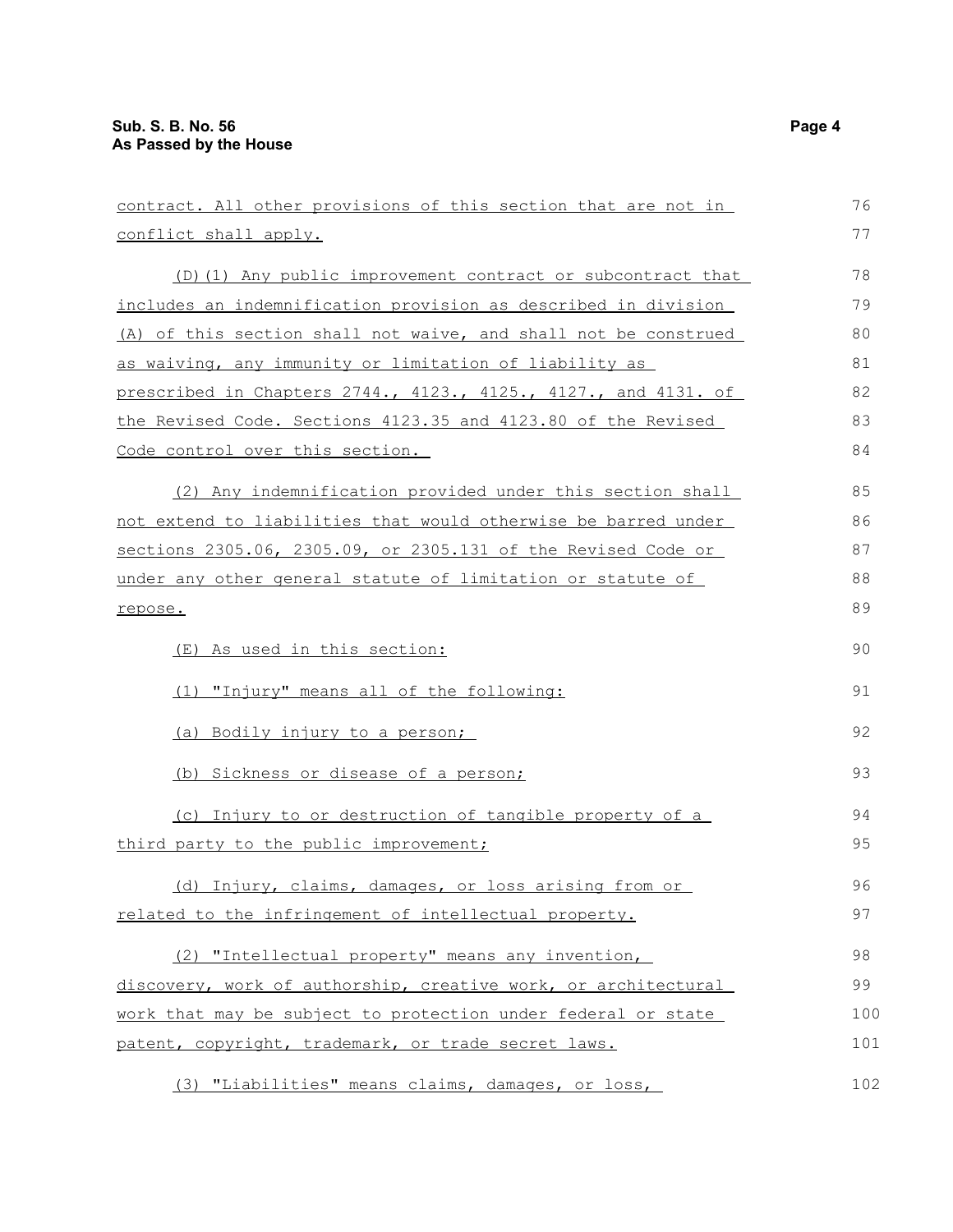| including reasonable attorney's fees, costs, and expenses.       | 103 |
|------------------------------------------------------------------|-----|
| (4) "Professional design firm," "professional design             | 104 |
| services," and "public authority" have the same meanings as in   | 105 |
| section 153.65 of the Revised Code.                              | 106 |
| (5) "Public improvement contract" has the same meaning as        | 107 |
| in section 153.03 of the Revised Code.                           | 108 |
| Sec. 2744.01. As used in this chapter:                           | 109 |
| (A) "Emergency call" means a call to duty, including, but        | 110 |
| not limited to, communications communication from citizensan     | 111 |
| individual, a police dispatchesdispatch, and another peace       | 112 |
| officer, or personal observations observation and knowledge by a | 113 |
| peace officers of officer, only if that communication, dispatch, | 114 |
| or personal peace officer observation or knowledge involves or   | 115 |
| concerns an inherently dangerous situations situation that       | 116 |
| demand demands an immediate response on the part of a peace      | 117 |
| officer.                                                         | 118 |
| (B) "Employee" means an officer, agent, employee, or             | 119 |
| servant, whether or not compensated or full-time or part-time,   | 120 |
| who is authorized to act and is acting within the scope of the   | 121 |
| officer's, agent's, employee's, or servant's employment for a    | 122 |
| political subdivision. "Employee" does not include an            | 123 |
| independent contractor and does not include any individual       | 124 |
| engaged by a school district pursuant to section 3319.301 of the | 125 |
| Revised Code. "Employee" includes any elected or appointed       | 126 |
| official of a political subdivision. "Employee" also includes a  | 127 |
| person who has been convicted of or pleaded guilty to a criminal | 128 |
| offense and who has been sentenced to perform community service  | 129 |
| work in a political subdivision whether pursuant to section      | 130 |
| 2951.02 of the Revised Code or otherwise, and a child who is     | 131 |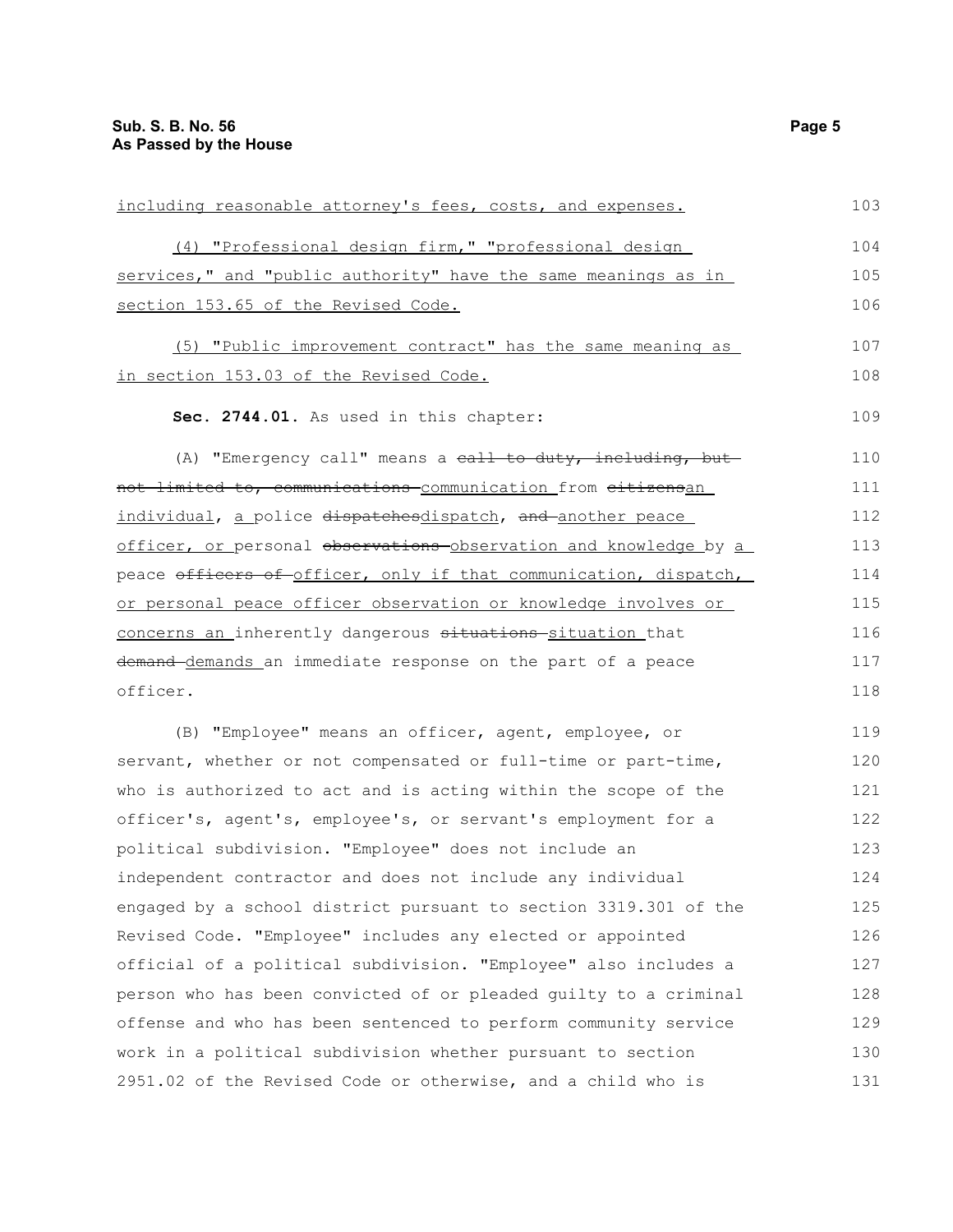found to be a delinquent child and who is ordered by a juvenile court pursuant to section 2152.19 or 2152.20 of the Revised Code to perform community service or community work in a political subdivision. 132 133 134 135

(C)(1) "Governmental function" means a function of a political subdivision that is specified in division (C)(2) of this section or that satisfies any of the following: 136 137 138

(a) A function that is imposed upon the state as an obligation of sovereignty and that is performed by a political subdivision voluntarily or pursuant to legislative requirement; 139 140 141

(b) A function that is for the common good of all citizens of the state; 142 143

(c) A function that promotes or preserves the public peace, health, safety, or welfare; that involves activities that are not engaged in or not customarily engaged in by nongovernmental persons; and that is not specified in division (G)(2) of this section as a proprietary function. 144 145 146 147 148

(2) A "governmental function" includes, but is not limited to, the following: 149 150

(a) The provision or nonprovision of police, fire, emergency medical, ambulance, and rescue services or protection; 151 152

(b) The power to preserve the peace; to prevent and suppress riots, disturbances, and disorderly assemblages; to prevent, mitigate, and clean up releases of oil and hazardous and extremely hazardous substances as defined in section 3750.01 of the Revised Code; and to protect persons and property; 153 154 155 156 157

(c) The provision of a system of public education; (d) The provision of a free public library system; 158 159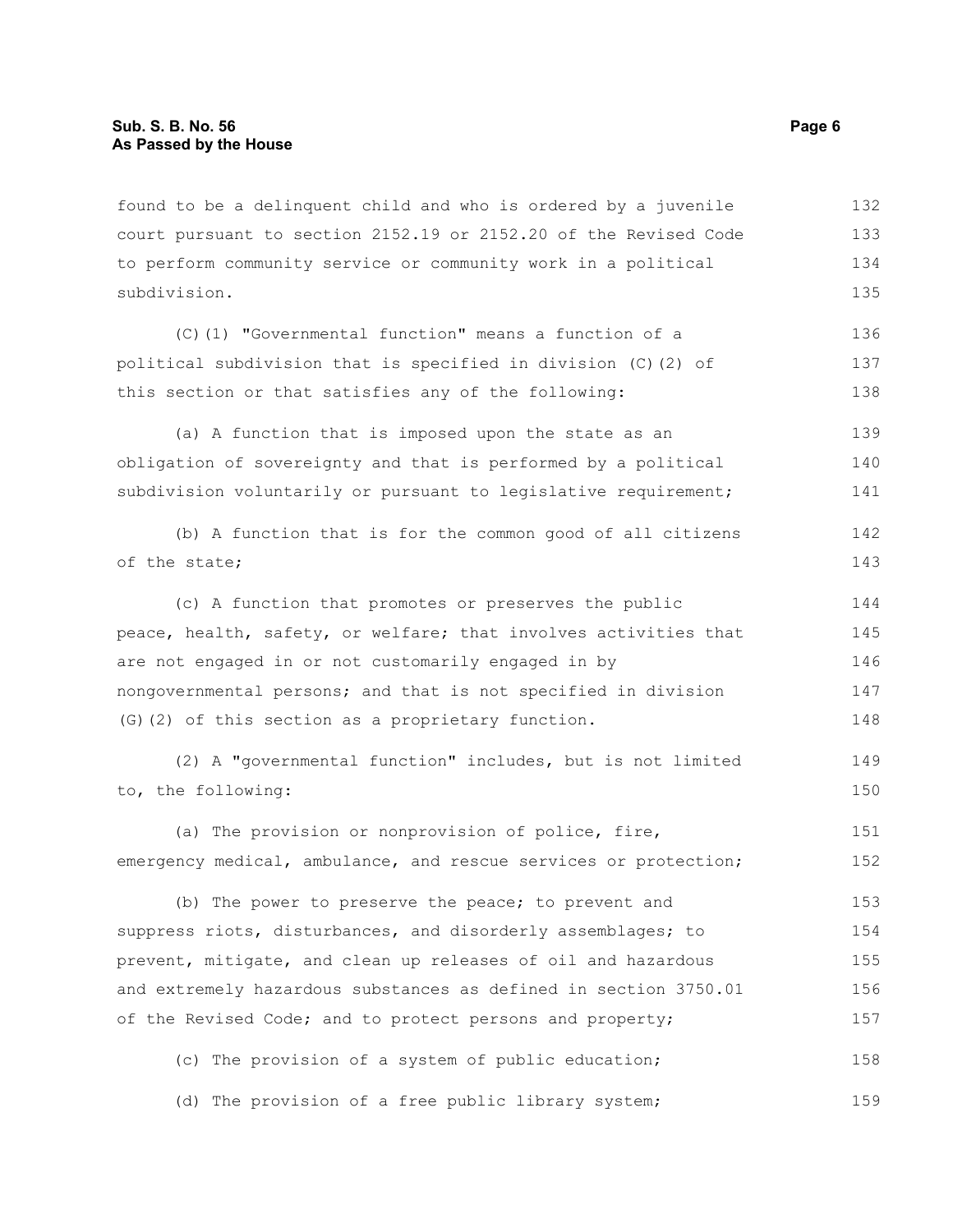# **Sub. S. B. No. 56 Page 7 Page 7 Page 7 Page 7 Page 7 Page 7 Page 7 Page 7 As Passed by the House**

(e) The regulation of the use of, and the maintenance and repair of, roads, highways, streets, avenues, alleys, sidewalks, bridges, aqueducts, viaducts, and public grounds; 160 161 162

(f) Judicial, quasi-judicial, prosecutorial, legislative, and quasi-legislative functions; 163 164

(g) The construction, reconstruction, repair, renovation, maintenance, and operation of buildings that are used in connection with the performance of a governmental function, including, but not limited to, office buildings and courthouses; 165 166 167 168

(h) The design, construction, reconstruction, renovation, repair, maintenance, and operation of jails, places of juvenile detention, workhouses, or any other detention facility, as defined in section 2921.01 of the Revised Code; 169 170 171 172

(i) The enforcement or nonperformance of any law; 173

(j) The regulation of traffic, and the erection or nonerection of traffic signs, signals, or control devices; 174 175

(k) The collection and disposal of solid wastes, as defined in section 3734.01 of the Revised Code, including, but not limited to, the operation of solid waste disposal facilities, as "facilities" is defined in that section, and the collection and management of hazardous waste generated by households. As used in division (C)(2)(k) of this section, "hazardous waste generated by households" means solid waste originally generated by individual households that is listed specifically as hazardous waste in or exhibits one or more characteristics of hazardous waste as defined by rules adopted under section 3734.12 of the Revised Code, but that is excluded from regulation as a hazardous waste by those rules. 176 177 178 179 180 181 182 183 184 185 186 187

(l) The provision or nonprovision, planning or design,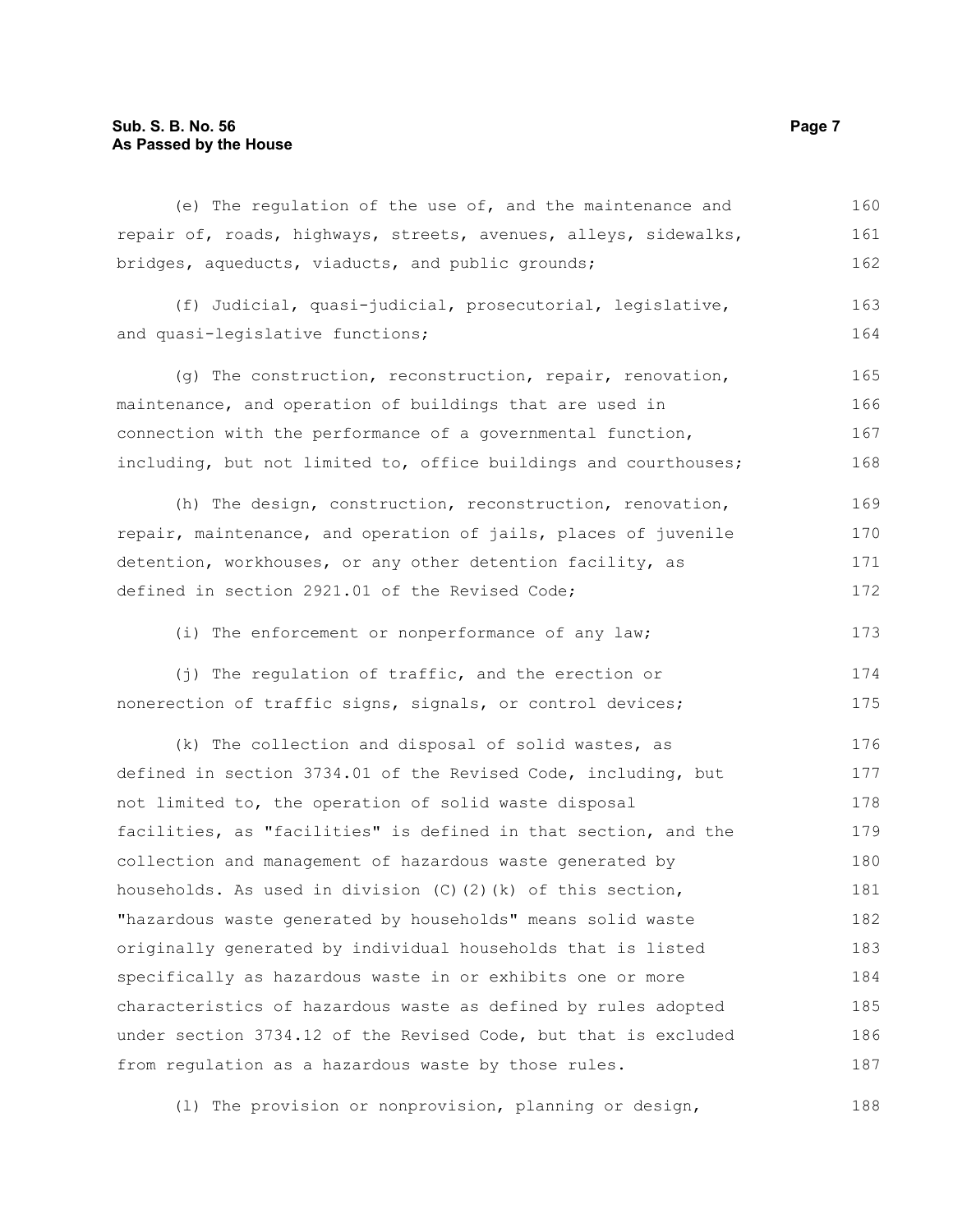construction, or reconstruction of a public improvement, including, but not limited to, a sewer system; (m) The operation of a job and family services department or agency, including, but not limited to, the provision of assistance to aged and infirm persons and to persons who are indigent; (n) The operation of a health board, department, or agency, including, but not limited to, any statutorily required or permissive program for the provision of immunizations or other inoculations to all or some members of the public, provided that a "governmental function" does not include the supply, manufacture, distribution, or development of any drug or vaccine employed in any such immunization or inoculation program by any supplier, manufacturer, distributor, or developer of the drug or vaccine; (o) The operation of mental health facilities, developmental disabilities facilities, alcohol treatment and control centers, and children's homes or agencies; 189 190 191 192 193 194 195 196 197 198 199 200 201 202 203 204 205 206

(p) The provision or nonprovision of inspection services of all types, including, but not limited to, inspections in connection with building, zoning, sanitation, fire, plumbing, and electrical codes, and the taking of actions in connection with those types of codes, including, but not limited to, the approval of plans for the construction of buildings or structures and the issuance or revocation of building permits or stop work orders in connection with buildings or structures; 207 208 209 210 211 212 213 214

(q) Urban renewal projects and the elimination of slum conditions, including the performance of any activity that a county land reutilization corporation is authorized to perform 215 216 217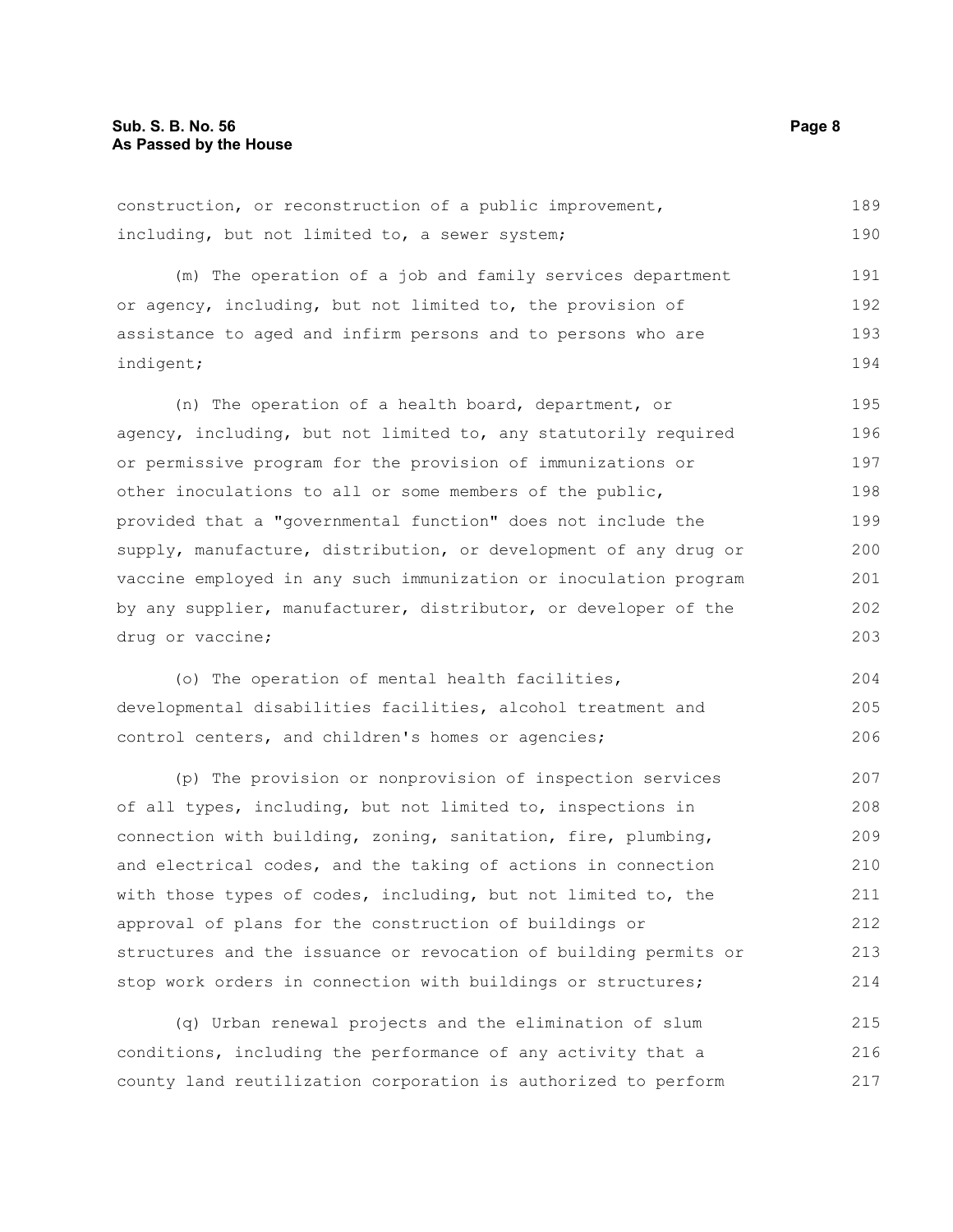| under Chapter 1724. or 5722. of the Revised Code;                | 218 |
|------------------------------------------------------------------|-----|
| (r) Flood control measures;                                      | 219 |
| (s) The design, construction, reconstruction, renovation,        | 220 |
| operation, care, repair, and maintenance of a township cemetery; | 221 |
| (t) The issuance of revenue obligations under section            | 222 |
| 140.06 of the Revised Code;                                      | 223 |
| (u) The design, construction, reconstruction, renovation,        | 224 |
| repair, maintenance, and operation of any school athletic        | 225 |
| facility, school auditorium, or gymnasium or any recreational    | 226 |
| area or facility, including, but not limited to, any of the      | 227 |
| following:                                                       | 228 |
| (i) A park, playground, or playfield;                            | 229 |
| (ii) An indoor recreational facility;                            | 230 |
| (iii) A zoo or zoological park;                                  | 231 |
| (iv) A bath, swimming pool, pond, water park, wading pool,       | 232 |
| wave pool, water slide, or other type of aquatic facility;       | 233 |
| (v) A golf course;                                               | 234 |
| (vi) A bicycle motocross facility or other type of               | 235 |
| recreational area or facility in which bicycling, skating, skate | 236 |
| boarding, or scooter riding is engaged;                          |     |
| (vii) A rope course or climbing walls;                           | 238 |
| (viii) An all-purpose vehicle facility in which all-             | 239 |
| purpose vehicles, as defined in section 4519.01 of the Revised   | 240 |
| Code, are contained, maintained, or operated for recreational    | 241 |
| activities.                                                      | 242 |
| (v) The provision of public defender services by a county        | 243 |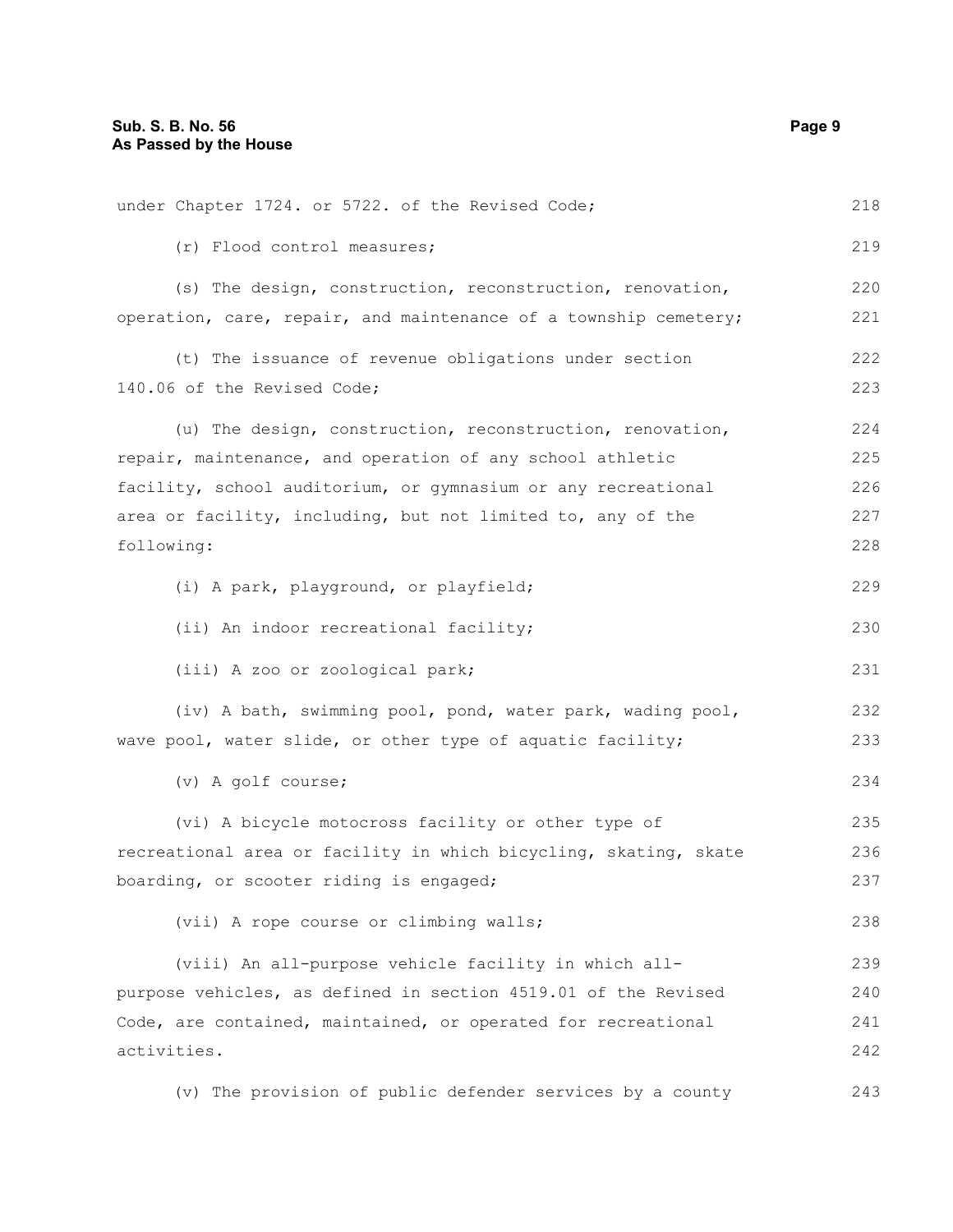or joint county public defender's office pursuant to Chapter 120. of the Revised Code; (w)(i) At any time before regulations prescribed pursuant to 49 U.S.C.A 20153 become effective, the designation, establishment, design, construction, implementation, operation, repair, or maintenance of a public road rail crossing in a zone within a municipal corporation in which, by ordinance, the legislative authority of the municipal corporation regulates the sounding of locomotive horns, whistles, or bells; (ii) On and after the effective date of regulations prescribed pursuant to 49 U.S.C.A. 20153, the designation, establishment, design, construction, implementation, operation, repair, or maintenance of a public road rail crossing in such a zone or of a supplementary safety measure, as defined in 49 U.S.C.A 20153, at or for a public road rail crossing, if and to the extent that the public road rail crossing is excepted, pursuant to subsection (c) of that section, from the requirement of the regulations prescribed under subsection (b) of that section. (x) A function that the general assembly mandates a political subdivision to perform. 244 245 246 247 248 249 250 251 252 253 254 255 256 257 258 259 260 261 262 263 264

(D) "Law" means any provision of the constitution, statutes, or rules of the United States or of this state; provisions of charters, ordinances, resolutions, and rules of political subdivisions; and written policies adopted by boards of education. When used in connection with the "common law," this definition does not apply. 265 266 267 268 269 270

(E) "Motor vehicle" has the same meaning as in section 4511.01 of the Revised Code. 271 272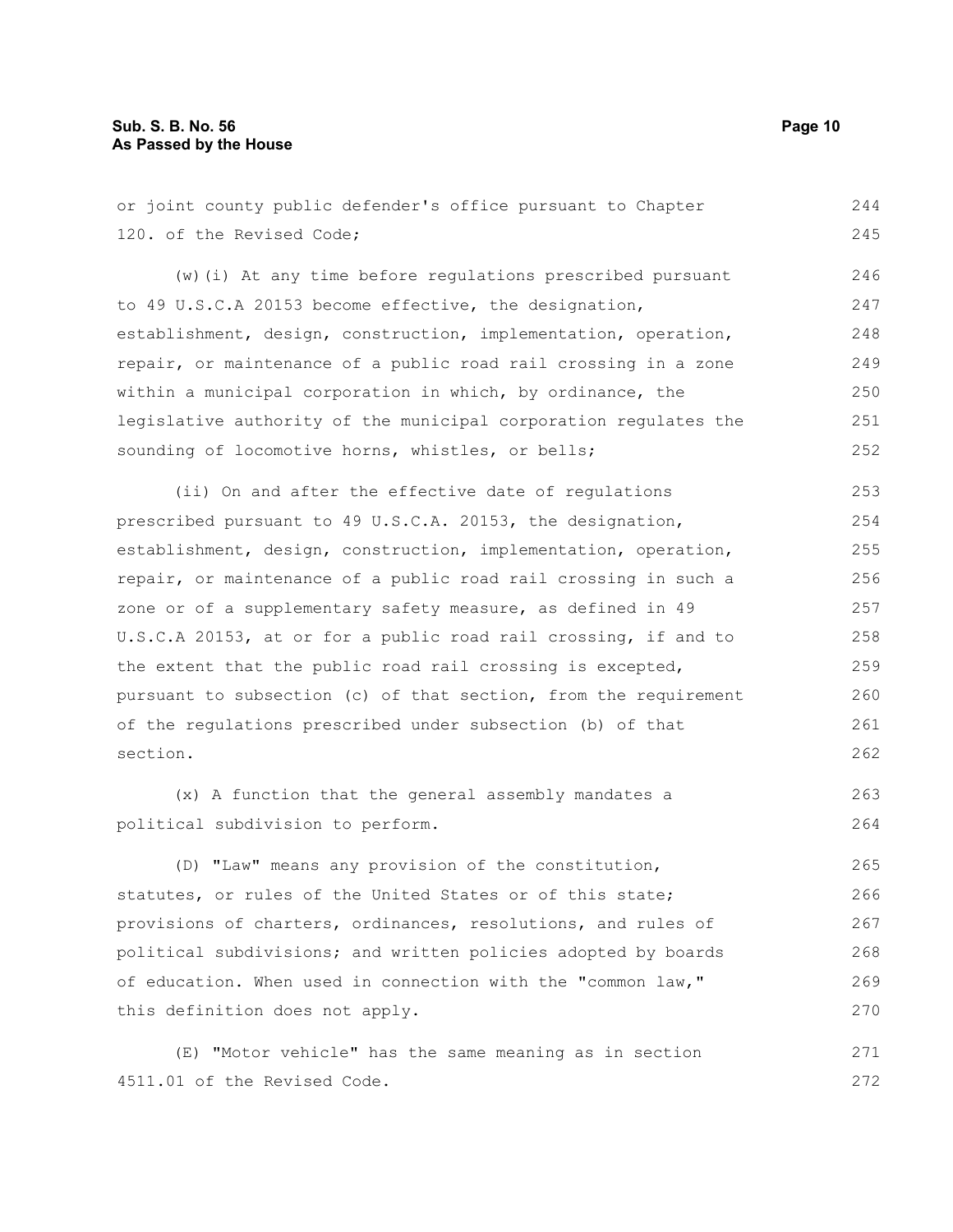# **Sub. S. B. No. 56 Page 11 As Passed by the House**

(F) "Political subdivision" or "subdivision" means a municipal corporation, township, county, school district, or other body corporate and politic responsible for governmental activities in a geographic area smaller than that of the state. "Political subdivision" includes, but is not limited to, a county hospital commission appointed under section 339.14 of the Revised Code, board of hospital commissioners appointed for a municipal hospital under section 749.04 of the Revised Code, board of hospital trustees appointed for a municipal hospital under section 749.22 of the Revised Code, regional planning commission created pursuant to section 713.21 of the Revised Code, county planning commission created pursuant to section 713.22 of the Revised Code, joint planning council created pursuant to section 713.231 of the Revised Code, interstate regional planning commission created pursuant to section 713.30 of the Revised Code, port authority created pursuant to section 4582.02 or 4582.26 of the Revised Code or in existence on December 16, 1964, regional council established by political subdivisions pursuant to Chapter 167. of the Revised Code, emergency planning district and joint emergency planning district designated under section 3750.03 of the Revised Code, joint emergency medical services district created pursuant to section 307.052 of the Revised Code, fire and ambulance district created pursuant to section 505.375 of the Revised Code, joint interstate emergency planning district established by an agreement entered into under that section, county solid waste management district and joint solid waste management district established under section 343.01 or 343.012 of the Revised Code, community school established under Chapter 3314. of the Revised Code, county land reutilization corporation organized under Chapter 1724. of the Revised Code, the county or counties served by a community-based correctional facility and program or 273 274 275 276 277 278 279 280 281 282 283 284 285 286 287 288 289 290 291 292 293 294 295 296 297 298 299 300 301 302 303 304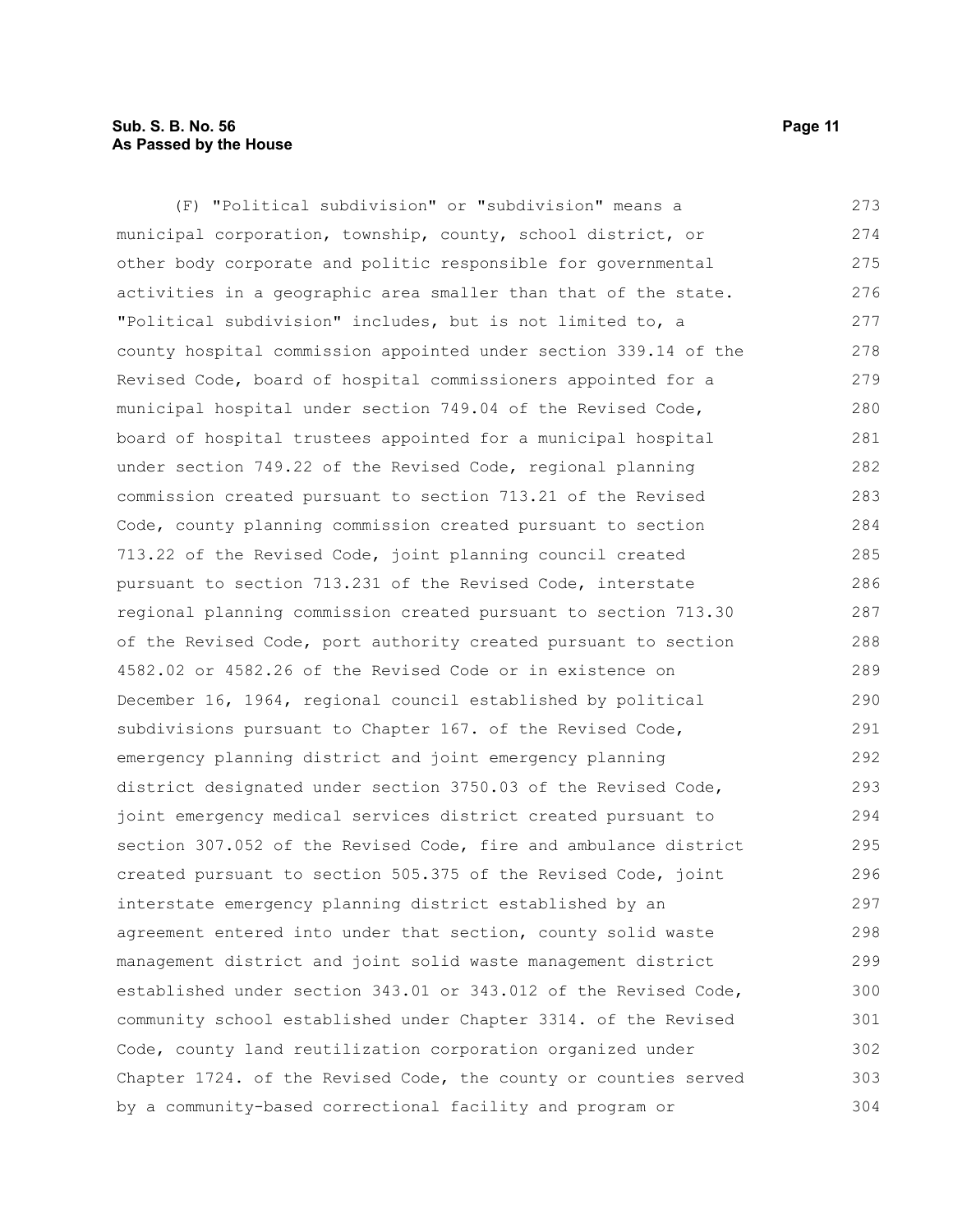# **Sub. S. B. No. 56 Page 12 As Passed by the House**

district community-based correctional facility and program established and operated under sections 2301.51 to 2301.58 of the Revised Code, a community-based correctional facility and program or district community-based correctional facility and program that is so established and operated, and the facility governing board of a community-based correctional facility and program or district community-based correctional facility and program that is so established and operated. (G)(1) "Proprietary function" means a function of a political subdivision that is specified in division (G)(2) of this section or that satisfies both of the following: (a) The function is not one described in division (C)(1) (a) or (b) of this section and is not one specified in division (C)(2) of this section; (b) The function is one that promotes or preserves the public peace, health, safety, or welfare and that involves activities that are customarily engaged in by nongovernmental persons. (2) A "proprietary function" includes, but is not limited to, the following: (a) The operation of a hospital by one or more political subdivisions; (b) The design, construction, reconstruction, renovation, repair, maintenance, and operation of a public cemetery other than a township cemetery; (c) The establishment, maintenance, and operation of a utility, including, but not limited to, a light, gas, power, or heat plant, a railroad, a busline or other transit company, an airport, and a municipal corporation water supply system; 305 306 307 308 309 310 311 312 313 314 315 316 317 318 319 320 321 322 323 324 325 326 327 328 329 330 331 332 333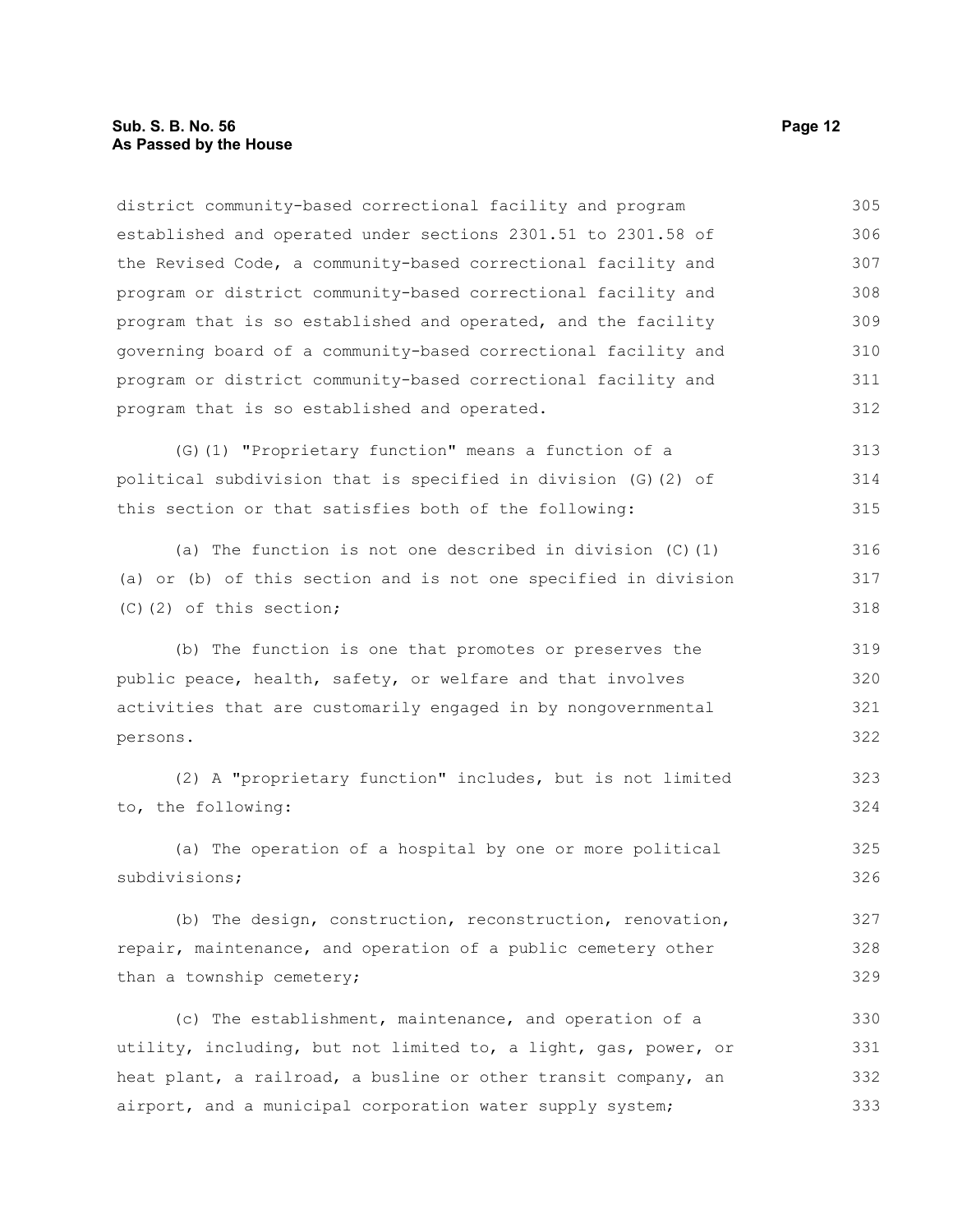| (d) The maintenance, destruction, operation, and upkeep of       | 334 |
|------------------------------------------------------------------|-----|
| a sewer system;                                                  | 335 |
| (e) The operation and control of a public stadium,               | 336 |
| auditorium, civic or social center, exhibition hall, arts and    | 337 |
| crafts center, band or orchestra, or off-street parking          | 338 |
| facility.                                                        | 339 |
| (H) "Public roads" means public roads, highways, streets,        | 340 |
| avenues, alleys, and bridges within a political subdivision.     | 341 |
| "Public roads" does not include berms, shoulders, rights-of-way, | 342 |
| or traffic control devices unless the traffic control devices    | 343 |
|                                                                  | 344 |
| are mandated by the Ohio manual of uniform traffic control       |     |
| devices.                                                         | 345 |
| (I) "State" means the state of Ohio, including, but not          | 346 |
| limited to, the general assembly, the supreme court, the offices | 347 |
| of all elected state officers, and all departments, boards,      | 348 |
| offices, commissions, agencies, colleges and universities,       | 349 |
| institutions, and other instrumentalities of the state of Ohio.  | 350 |
| "State" does not include political subdivisions.                 | 351 |
| Sec. 2744.05. Notwithstanding any other provisions of the        | 352 |
| Revised Code or rules of a court to the contrary, in an action   | 353 |
| against a political subdivision to recover damages for injury,   | 354 |
| death, or loss to person or property caused by an act or         | 355 |
| omission in connection with a governmental or proprietary        | 356 |
| function:                                                        | 357 |
| (A) Punitive or exemplary damages shall not be awarded.          | 358 |
| (B) (1) If a claimant receives or is entitled to receive         | 359 |
| benefits for injuries or loss allegedly incurred from a policy   | 360 |
| or policies of insurance or any other source, the benefits shall | 361 |
| be disclosed to the court, and the amount of the benefits shall  | 362 |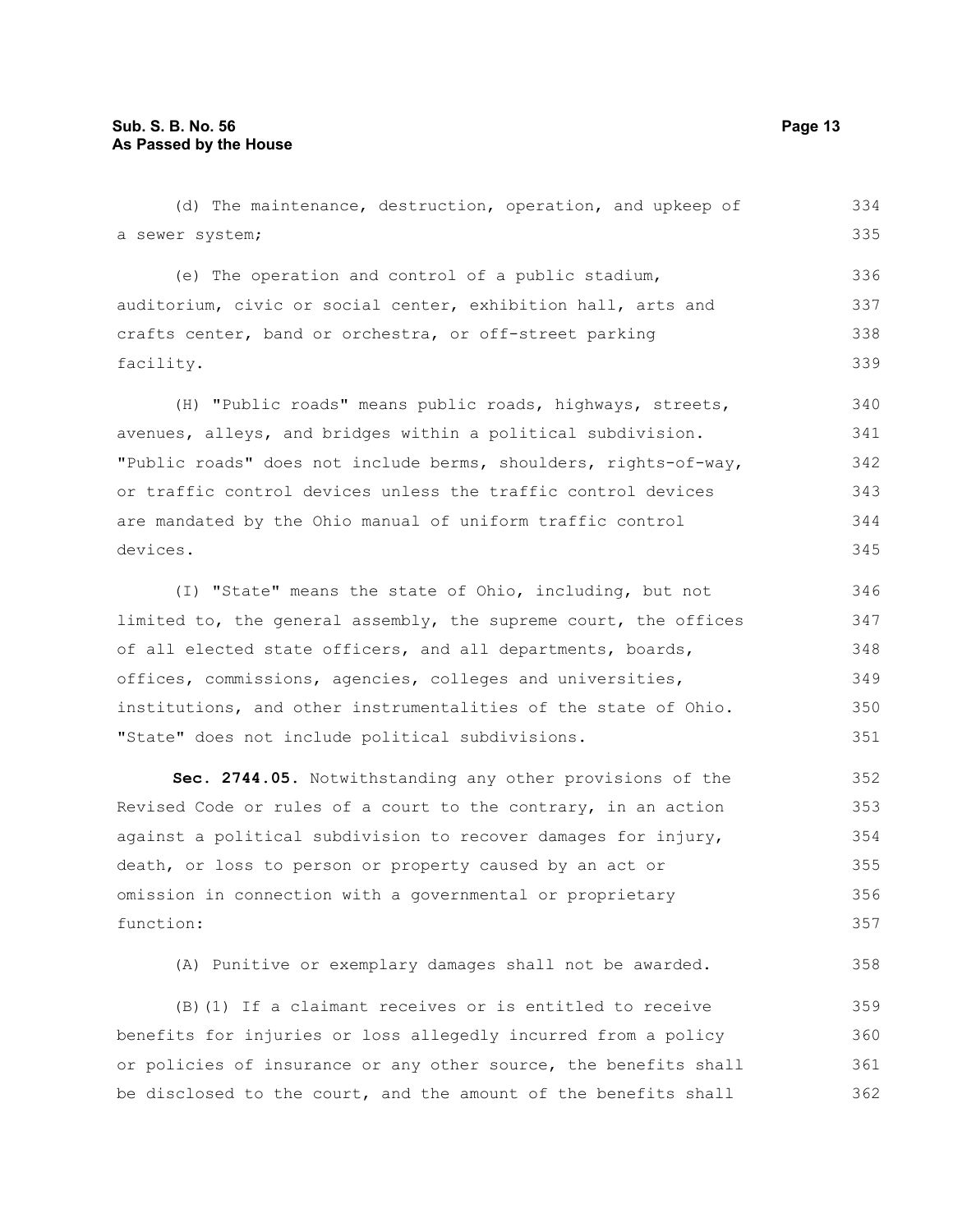# **Sub. S. B. No. 56 Page 14 As Passed by the House**

be deducted from any award against a political subdivision recovered by that claimant. No insurer or other person is entitled to bring an action under a subrogation provision in an insurance or other contract against a political subdivision with respect to those benefits. 363 364 365 366 367

The amount of the benefits shall be deducted from an award against a political subdivision under division (B)(1) of this section regardless of whether the claimant may be under an obligation to pay back the benefits upon recovery, in whole or in part, for the claim. A claimant whose benefits have been deducted from an award under division (B)(1) of this section is not considered fully compensated and shall not be required to reimburse a subrogated claim for benefits deducted from an award pursuant to division (B)(1) of this section. 368 369 370 371 372 373 374 375 376

(2) Nothing in division (B)(1) of this section shall be construed to do either of the following:

(a) Limit the rights of a beneficiary under a life insurance policy or the rights of sureties under fidelity or surety bonds; 379 380 381

(b) Prohibit the department of medicaid from recovering from the political subdivision, pursuant to section 5160.37 of the Revised Code, the cost of medical assistance provided under a medical assistance program. 382 383 384 385

(C)(1) There shall not be any limitation on compensatory damages that represent the actual loss of the person who is awarded the damages. However, except in wrongful death actions brought pursuant to Chapter 2125. of the Revised Code, damages that arise from the same cause of action, transaction or occurrence, or series of transactions or occurrences and that do 386 387 388 389 390 391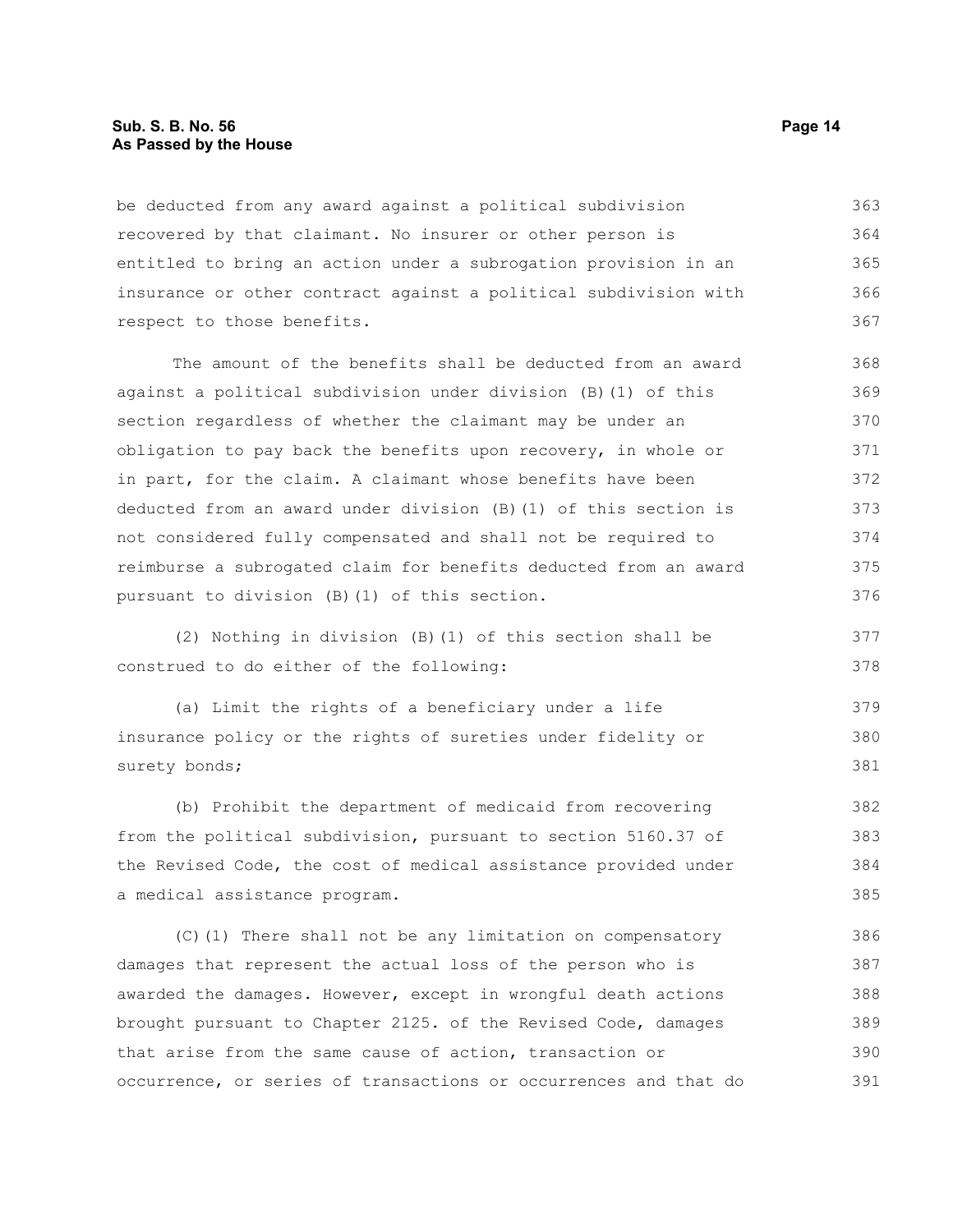# **Sub. S. B. No. 56 Page 15 As Passed by the House**

not represent the actual loss of the person who is awarded the damages shall not exceed two hundred fifty thousand dollars in favor of any one person. The limitation on damages that do not represent the actual loss of the person who is awarded the damages provided in this division does not apply to court costs that are awarded to a plaintiff, or to interest on a judgment rendered in favor of a plaintiff, in an action against a political subdivision. 392 393 394 395 396 397 398 399

(2) Any compensatory damages recoverable against a political subdivision for a peace officer's, fire fighter's, or emergency medical technician's operation of a motor vehicle shall be reduced by the percentage of contributory fault attributable to the plaintiff or any other parties, subject to sections 2307.22, 2307.23, and 2315.32 to 2315.36 of the Revised Code. 400 401 402 403 404 405 406

(3) As used in this division, "the actual loss of the person who is awarded the damages" includes all of the following:

(a) All wages, salaries, or other compensation lost by the person injured as a result of the injury, including wages, salaries, or other compensation lost as of the date of a judgment and future expected lost earnings of the person injured;

(b) All expenditures of the person injured or another person on behalf of the person injured for medical care or treatment, for rehabilitation services, or for other care, treatment, services, products, or accommodations that were necessary because of the injury; 415 416 417 418 419

(c) All expenditures to be incurred in the future, as

407 408 409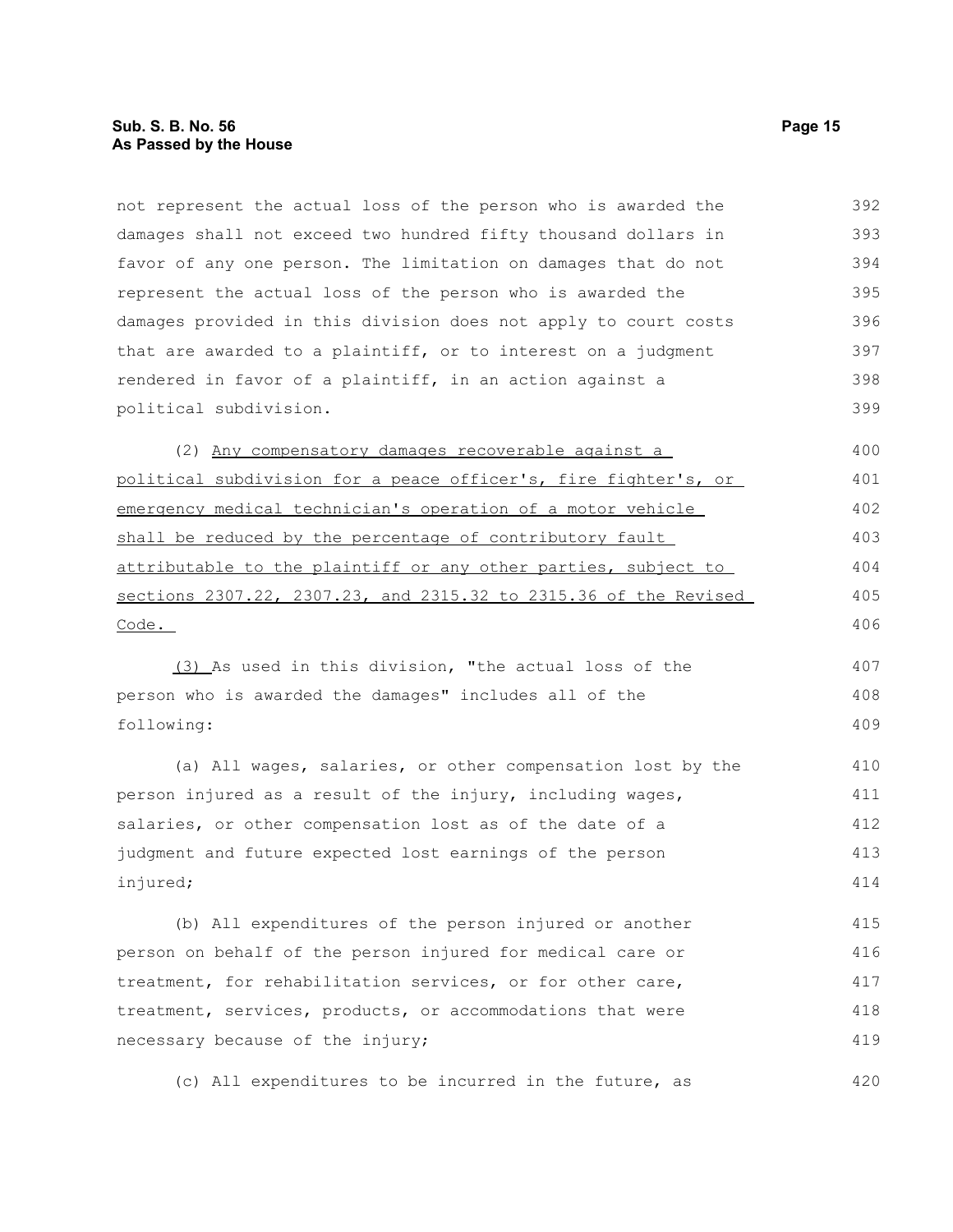determined by the court, by the person injured or another person on behalf of the person injured for medical care or treatment, for rehabilitation services, or for other care, treatment, services, products, or accommodations that will be necessary because of the injury; 421 422 423 424 425

(d) All expenditures of a person whose property was injured or destroyed or of another person on behalf of the person whose property was injured or destroyed in order to repair or replace the property that was injured or destroyed; 426 427 428 429

(e) All expenditures of the person injured or of the person whose property was injured or destroyed or of another person on behalf of the person injured or of the person whose property was injured or destroyed in relation to the actual preparation or presentation of the claim involved; 430 431 432 433 434

(f) Any other expenditures of the person injured or of the person whose property was injured or destroyed or of another person on behalf of the person injured or of the person whose property was injured or destroyed that the court determines represent an actual loss experienced because of the personal or property injury or property loss.

"The actual loss of the person who is awarded the damages" does not include any fees paid or owed to an attorney for any services rendered in relation to a personal or property injury or property loss, and does not include any damages awarded for pain and suffering, for the loss of society, consortium, companionship, care, assistance, attention, protection, advice, guidance, counsel, instruction, training, or education of the person injured, for mental anguish, or for any other intangible loss. 441 442 443 444 445 446 447 448 449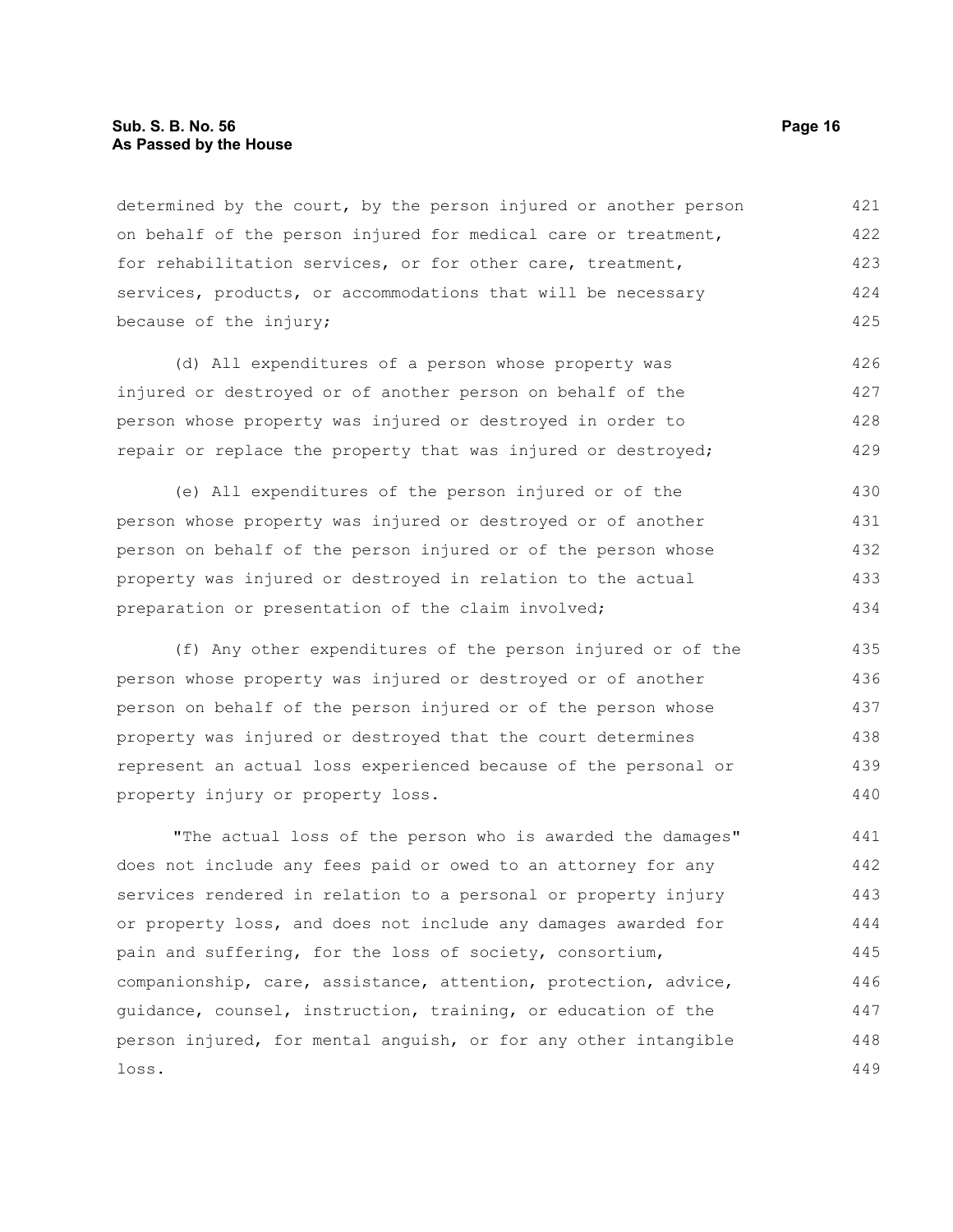# **Sub. S. B. No. 56 Page 17 As Passed by the House**

Sec. 4973.17. (A)(1) Upon the application of any bank; savings and loan association; savings bank; credit union; or association of banks, savings and loan associations, savings banks, or credit unions in this state, the secretary of state may appoint and commission any persons that the bank; savings and loan association; savings bank; credit union; or association of banks, savings and loan associations, savings banks, or credit unions designates, or as many of those persons as the secretary of state considers proper, to act as police officers for and on the premises of that bank; savings and loan association; savings bank; credit union; or association of banks, savings and loan associations, savings banks, or credit unions; or elsewhere, when directly in the discharge of their duties. Police officers so appointed shall be citizens of this state and of good character. Police officers so appointed who start to perform their duties on or after April 14, 2006, shall successfully complete a training program approved by the Ohio peace officer training commission described in section 109.71 of the Revised Code and be certified by the commission within six months after starting to perform their duties. Police officers so appointed shall hold office for three years, unless, for good cause shown, their commission is revoked by the secretary of state, or by the bank; savings and loan association; savings bank; credit union; or association of banks, savings and loan associations, savings banks, or credit unions, as provided by law. 450 451 452 453 454 455 456 457 458 459 460 461 462 463 464 465 466 467 468 469 470 471 472 473 474 475

(2) Persons commissioned as police officers pursuant to division (A) of this section prior to April 14, 2006, who have not successfully completed a training program approved by the Ohio peace officer training commission, and who have not been certified by the commission, may be reappointed and re-476 477 478 479 480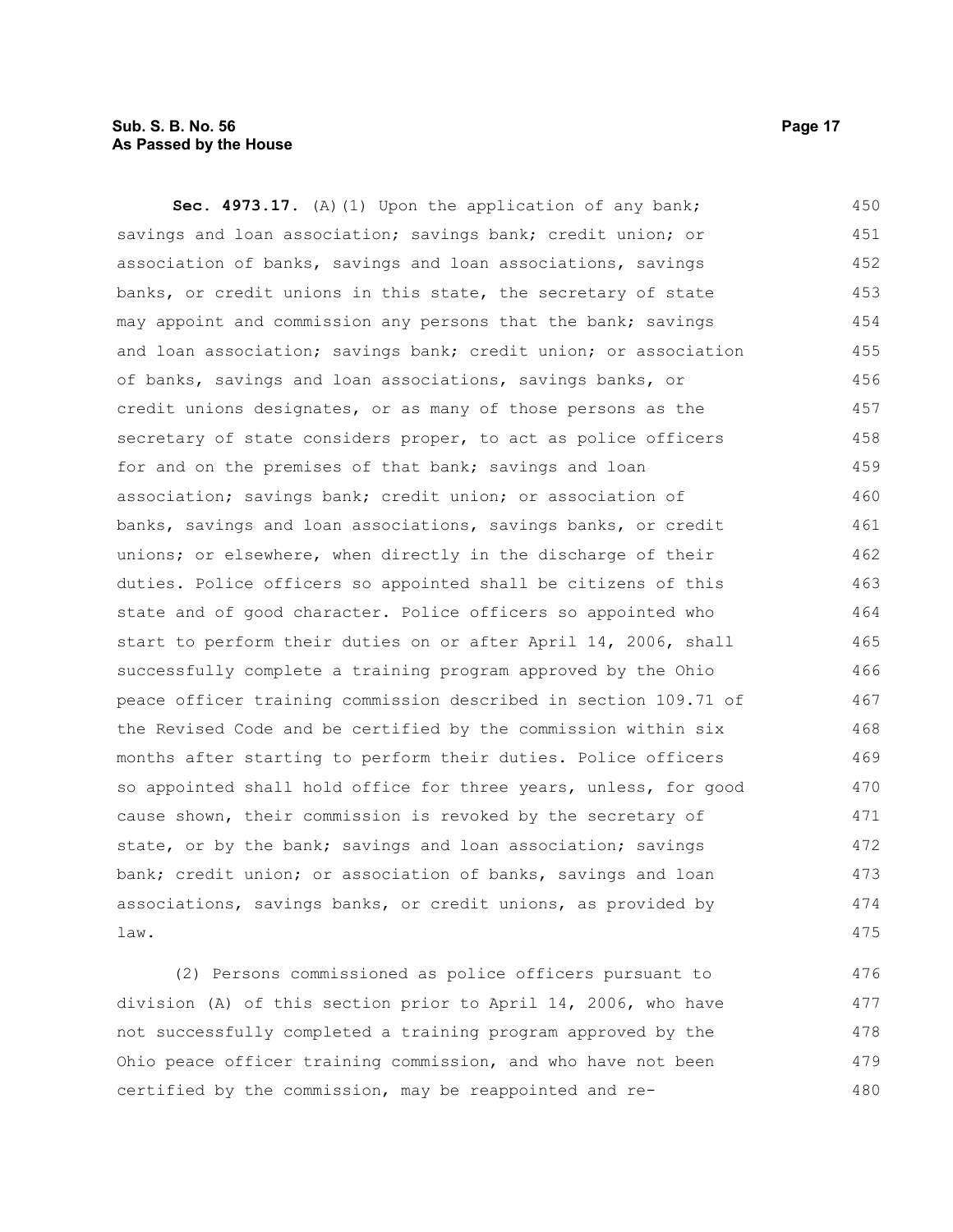# **Sub. S. B. No. 56 Page 18 As Passed by the House**

commissioned by the secretary of state only during the person's continuous employment as a police officer by the institution for which the person was employed on April 14, 2006, or by a successor institution to the institution for which the person was employed on April 14, 2006. The secretary of state shall note on such appointments and commissions that the person is not a peace officer as defined in section 109.71 of the Revised Code. 481 482 483 484 485 486 487 488

(3) For the exclusive purpose of assigning break in service update training as prescribed in rule 109:2-1-12 (D) of the Administrative Code, a police officer appointed under division (A) of this section, who began performing police officer duties on or before April 14, 2006, shall be credited as holding a valid peace officer appointment retroactive to the date on which the officer began performing these duties. 489 490 491 492 493 494 495

(B) Upon the application of a company owning or using a railroad in this state and subject to section 4973.171 of the Revised Code, the secretary of state may appoint and commission any persons that the railroad company designates, or as many of those persons as the secretary of state considers proper, to act as police officers for and on the premises of the railroad company, its affiliates or subsidiaries, or elsewhere, when directly in the discharge of their duties. Police officers so appointed, within the time set by the Ohio peace officer training commission, shall successfully complete a commission approved training program and be certified by the commission. They shall hold office for three years, unless, for good cause shown, their commission is revoked by the secretary of state, or railroad company, as provided by law. 496 497 498 499 500 501 502 503 504 505 506 507 508 509

Any person holding a similar commission in another state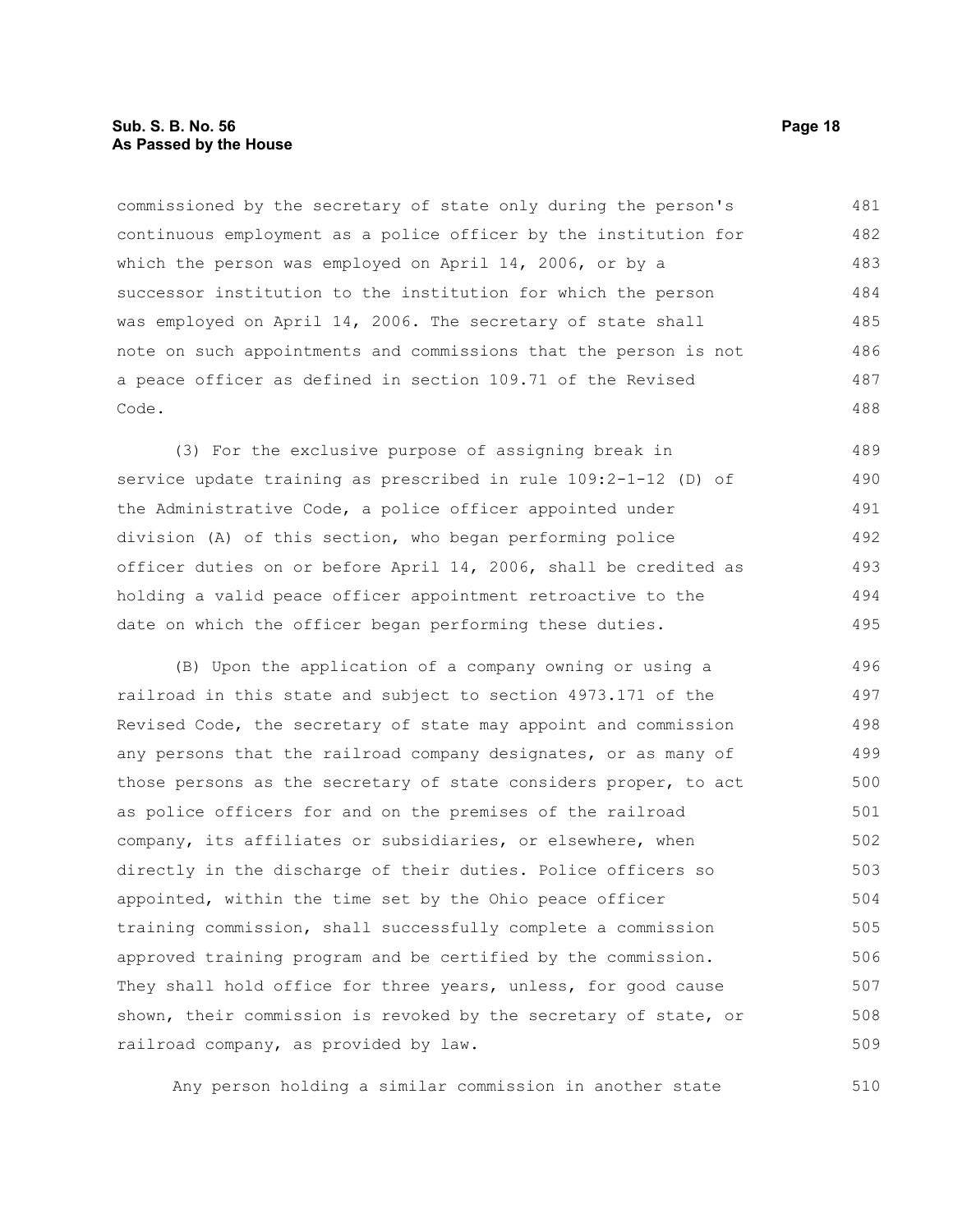# **Sub. S. B. No. 56 Page 19 As Passed by the House**

may be commissioned and may hold office in this state without completing the approved training program required by this division provided that the person has completed a substantially equivalent training program in the other state. The Ohio peace officer training commission shall determine whether a training program in another state meets the requirements of this division. 511 512 513 514 515 516 517

(C) Upon the application of any company under contract with the United States atomic energy commission for the construction or operation of a plant at a site owned by the commission, the secretary of state may appoint and commission persons the company designates, not to exceed one hundred fifty, to act as police officers for the company at the plant or site owned by the commission. Police officers so appointed shall be citizens of this state and of good character. They shall hold office for three years, unless, for good cause shown, their commission is revoked by the secretary of state or by the company, as provided by law. 518 519 520 521 522 523 524 525 526 527 528

(D)(1) Upon the application of any hospital that is operated by a public hospital agency or a nonprofit hospital agency and that employs and maintains its own proprietary police department or security department and subject to section 4973.171 of the Revised Code, the secretary of state may appoint and commission any persons that the hospital designates, or as many of those persons as the secretary of state considers proper, to act as police officers for the hospital. No person who is appointed as a police officer under this division shall engage in any duties or activities as a police officer for the hospital or any affiliate or subsidiary of the hospital unless all of the following apply: 529 530 531 532 533 534 535 536 537 538 539 540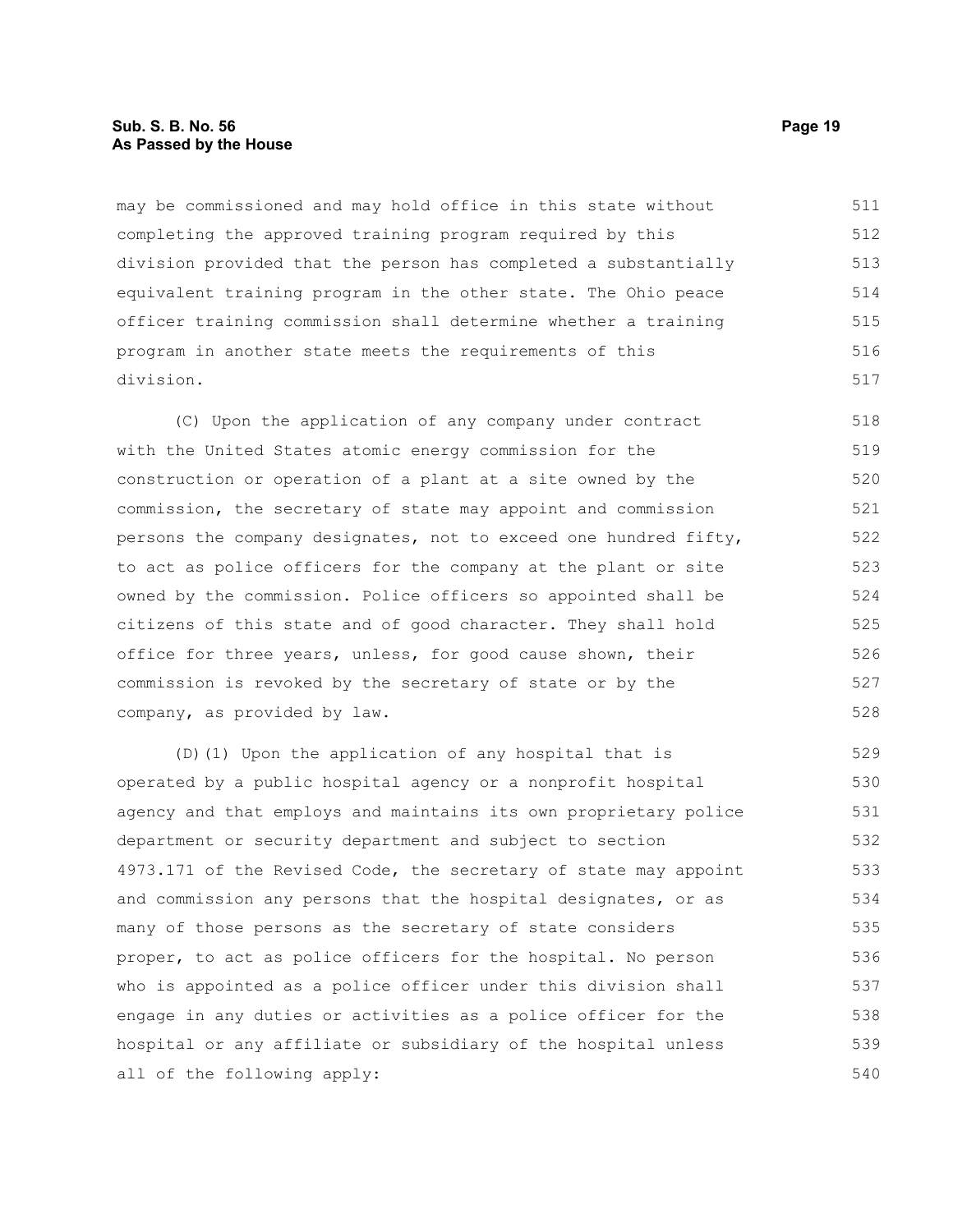# **Sub. S. B. No. 56 Page 20 As Passed by the House**

(a) The chief of police of the municipal corporation in which the hospital is located or, if the hospital is located in the unincorporated area of a county, the sheriff of that county has granted approval to the hospital to permit persons appointed as police officers under this division to engage in those duties and activities. The approval required by this division is general in nature and is intended to cover in the aggregate all persons appointed as police officers for the hospital under this division; a separate approval is not required for each appointee on an individual basis. 541 542 543 544 545 546 547 548 549 550

(b) Subsequent to the grant of approval described in division (D)(1)(a) of this section, the hospital has entered into a written agreement with the chief of police of the municipal corporation in which the hospital is located or, if the hospital is located in the unincorporated area of a county, with the sheriff of that county, that sets forth the standards and criteria to govern the interaction and cooperation between persons appointed as police officers for the hospital under this division and law enforcement officers serving the agency represented by the chief of police or sheriff who signed the agreement in areas of their concurrent jurisdiction. The written agreement shall be signed by the appointing authority of the hospital and by the chief of police or sheriff. The standards and criteria may include, but are not limited to, provisions governing the reporting of offenses discovered by hospital police officers to the agency represented by the chief of police or sheriff, provisions governing investigatory responsibilities relative to offenses committed on hospital property, and provisions governing the processing and confinement of persons arrested for offenses committed on hospital property. The agreement required by this division is intended to apply in the 551 552 553 554 555 556 557 558 559 560 561 562 563 564 565 566 567 568 569 570 571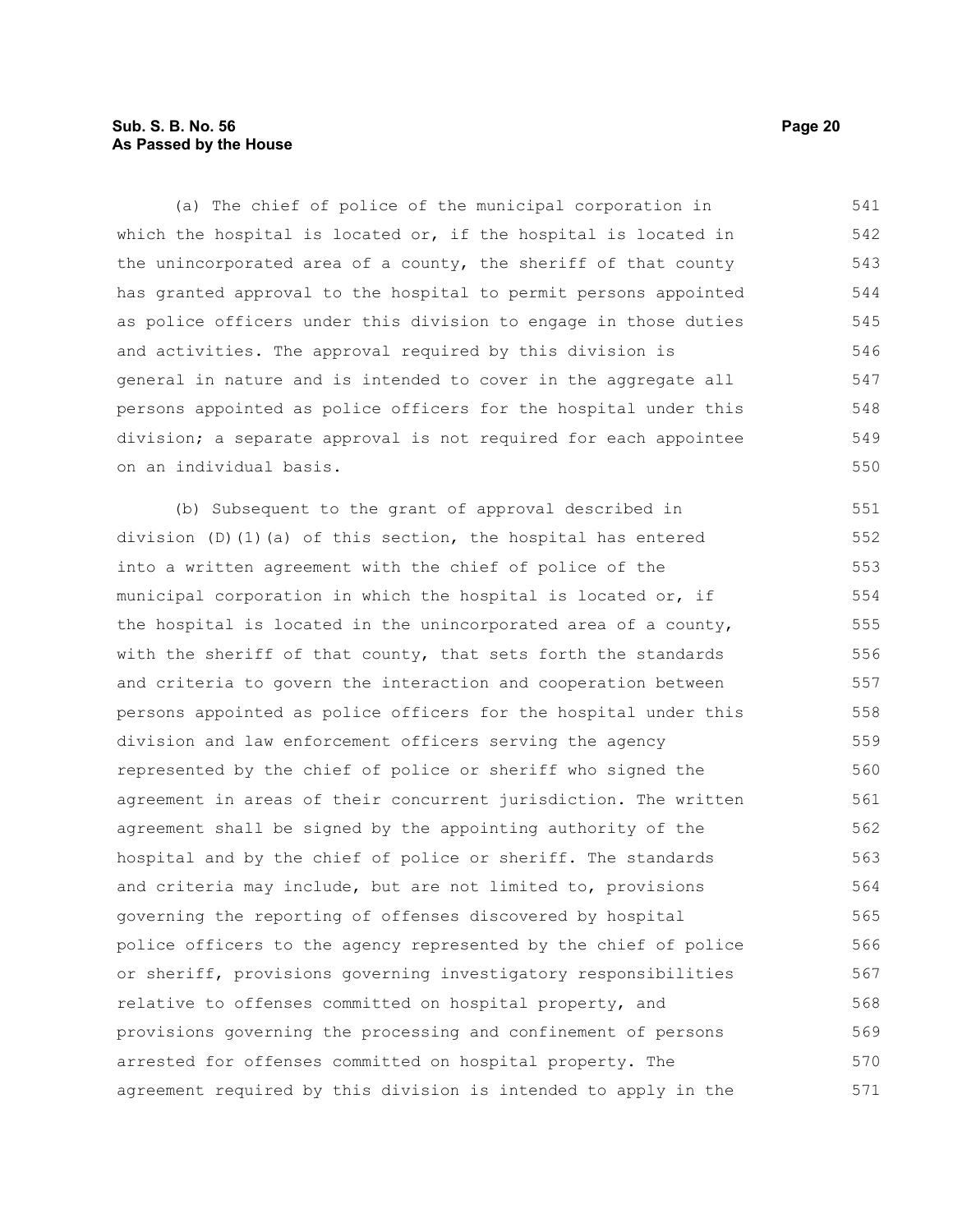aggregate to all persons appointed as police officers for the hospital under this division; a separate agreement is not required for each appointee on an individual basis. 572 573 574

(c) The person has successfully completed a training program approved by the Ohio peace officer training commission and has been certified by the commission. A person appointed as a police officer under this division may attend a training program approved by the commission and be certified by the commission regardless of whether the appropriate chief of police or sheriff has granted the approval described in division (D)(1) (a) of this section and regardless of whether the hospital has entered into the written agreement described in division (D)(1) (b) of this section with the appropriate chief of police or sheriff. 575 576 577 578 579 580 581 582 583 584 585

(2)(a) A person who is appointed as a police officer under division (D)(1) of this section is entitled, upon the grant of approval described in division (D)(1)(a) of this section and upon the person's and the hospital's compliance with the requirements of divisions (D)(1)(b) and (c) of this section, to act as a police officer for the hospital on the premises of the hospital and of its affiliates and subsidiaries that are within the territory of the municipal corporation served by the chief of police or the unincorporated area of the county served by the sheriff who signed the written agreement described in division (D)(1)(b) of this section, whichever is applicable, and anywhere else within the territory of that municipal corporation or within the unincorporated area of that county. The authority to act as a police officer as described in this division is granted only if the person, when engaging in that activity, is directly in the discharge of the person's duties as a police officer for the hospital. The authority to act as a police officer as 586 587 588 589 590 591 592 593 594 595 596 597 598 599 600 601 602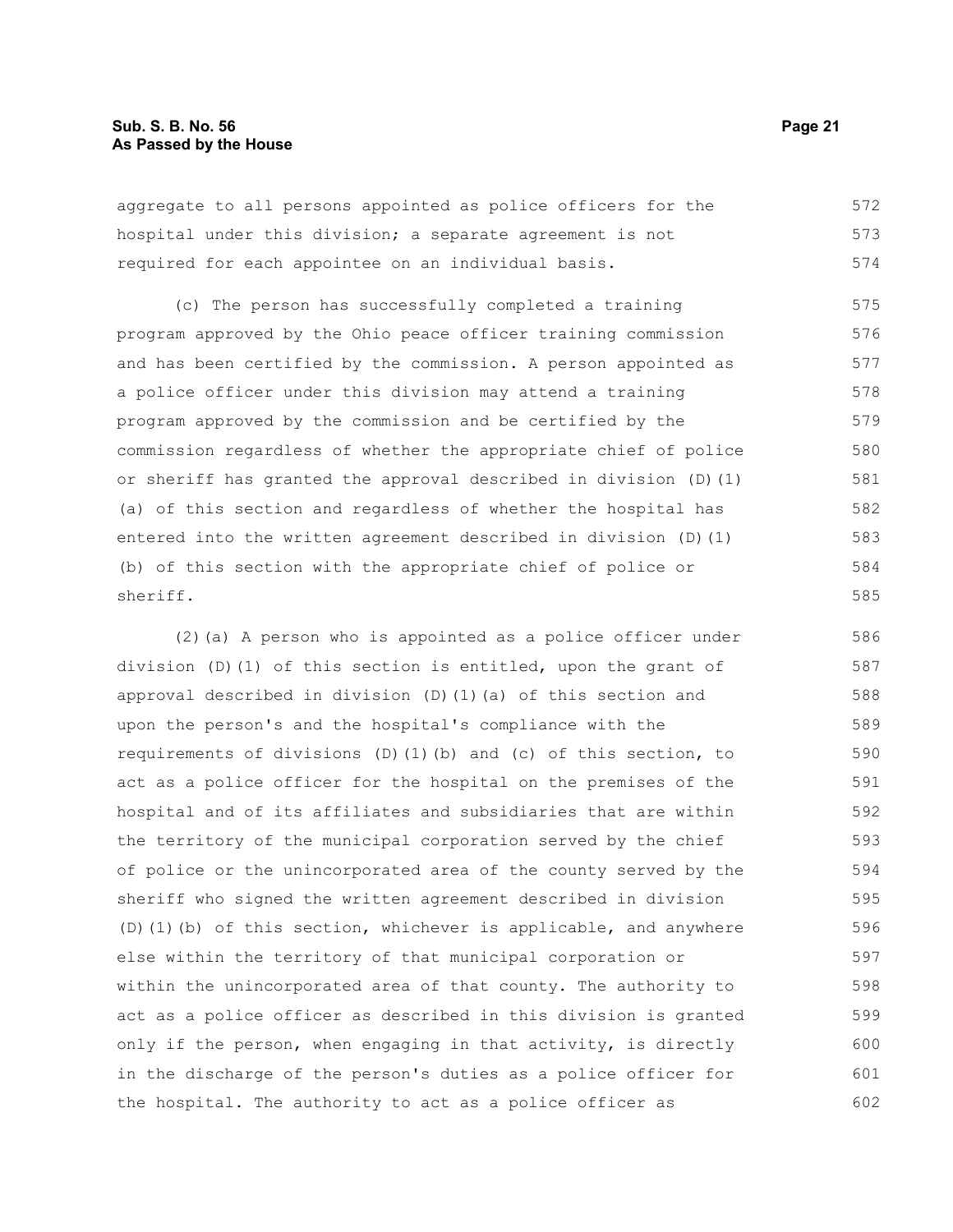described in this division shall be exercised in accordance with the standards and criteria set forth in the written agreement described in division (D)(1)(b) of this section. 603 604 605

(b) Additionally, a person appointed as a police officer under division (D)(1) of this section is entitled, upon the grant of approval described in division (D)(1)(a) of this section and upon the person's and the hospital's compliance with the requirements of divisions  $(D)(1)(b)$  and  $(c)$  of this section, to act as a police officer elsewhere, within the territory of a municipal corporation or within the unincorporated area of a county, if the chief of police of that municipal corporation or the sheriff of that county, respectively, has granted approval for that activity to the hospital, police department, or security department served by the person as a police officer and if the person, when engaging in that activity, is directly in the discharge of the person's duties as a police officer for the hospital. The approval described in this division may be general in nature or may be limited in scope, duration, or applicability, as determined by the chief of police or sheriff granting the approval. 606 607 608 609 610 611 612 613 614 615 616 617 618 619 620 621 622

(3) Police officers appointed under division (D)(1) of this section shall hold office for three years, unless, for good cause shown, their commission is revoked by the secretary of state or by the hospital, as provided by law. 623 624 625 626

(4) Notwithstanding section 2744.02 of the Revised Code, the municipal corporation in which the hospital is located or, if the hospital is located in the unincorporated area of a county, the county is immune from civil or criminal liability in any action brought under the laws of this state if all of the following apply: 627 628 629 630 631 632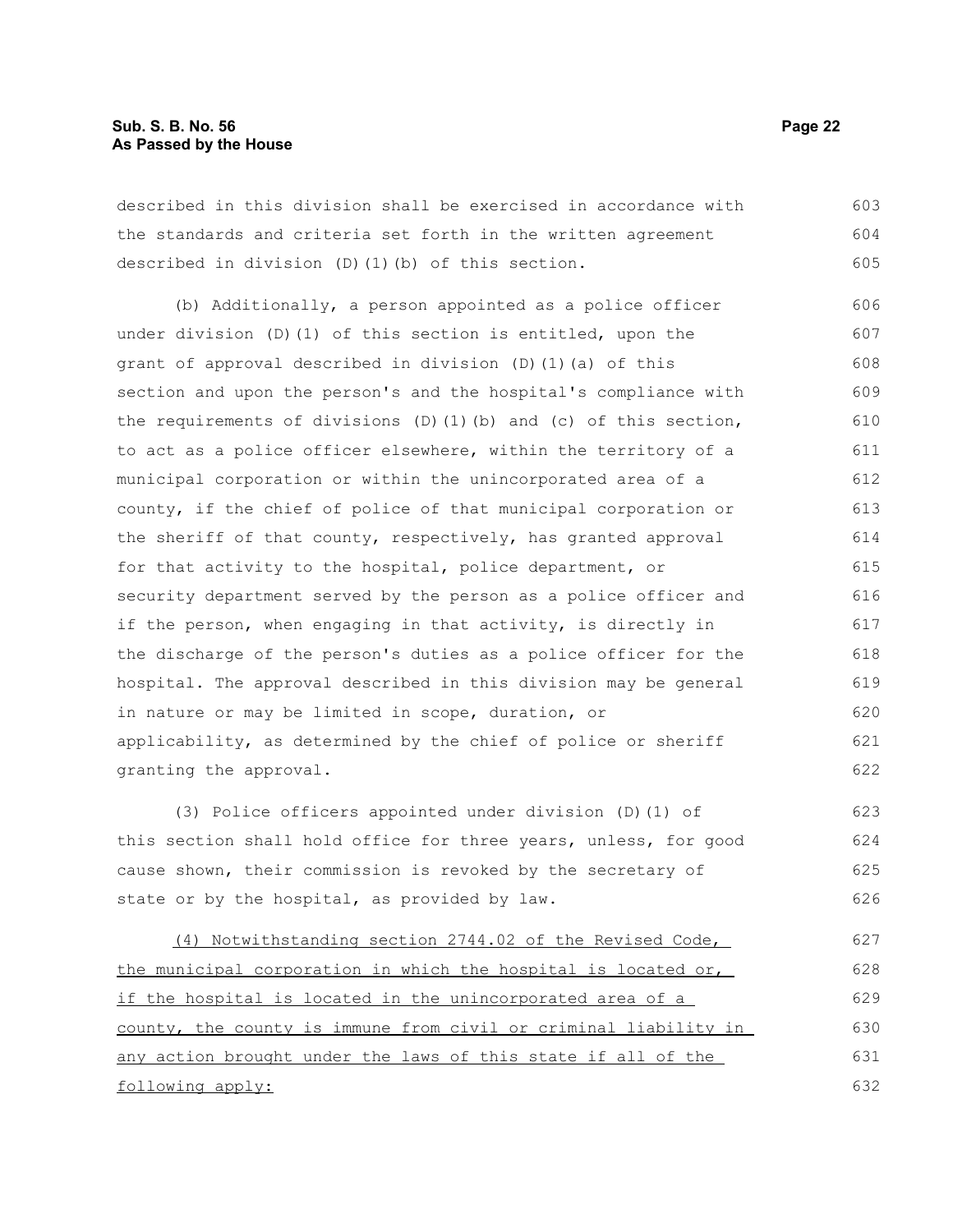| (a) The action arises out of the actions of a police             | 633 |
|------------------------------------------------------------------|-----|
| officer appointed under division (D) (1) of this section.        | 634 |
| (b) The actions of the police officer are directly in the        | 635 |
| discharge of the person's duties as a police officer for the     | 636 |
| hospital.                                                        | 637 |
| (c) The actions of the police officer occur on the               | 638 |
| premises of the hospital or its affiliates or subsidiaries that  | 639 |
| are within the territory of the municipal corporation served by  | 640 |
| the chief of police or the unincorporated area of the county     | 641 |
| served by the sheriff who signed the agreement described in      | 642 |
| division (D)(1)(b) of this section, whichever is applicable, or  | 643 |
| anywhere else within the territory of that municipal corporation | 644 |
| or within the unincorporated area of that county.                | 645 |
| (5) A court's finding of tort liability of any public            | 646 |
| hospital agency or nonprofit hospital agency for any actions of  | 647 |
| a police officer appointed for the applicable hospital agency    | 648 |
| under division (D) (1) of this section is not subject to         | 649 |
| apportionment of tort liability under sections 2307.22 and       | 650 |
| 2307.23 of the Revised Code with the municipal corporation or    | 651 |
| the county in which a written agreement as described in division | 652 |
| (D)(1)(b) of this section is in effect.                          | 653 |
| (6) Nothing in division (D) $(4)$ of this section shall be       | 654 |
| construed as granting immunity from civil or criminal liability  | 655 |
| for any actions occurring on the premises of any hospital        | 656 |
| operated by a public hospital agency or nonprofit hospital       | 657 |
| agency or on the premises of that hospital's affiliate or        | 658 |
| subsidiary to any of the following:                              | 659 |
| (a) Any police officer appointed under division (D)(1) of        | 660 |
| this section;                                                    | 661 |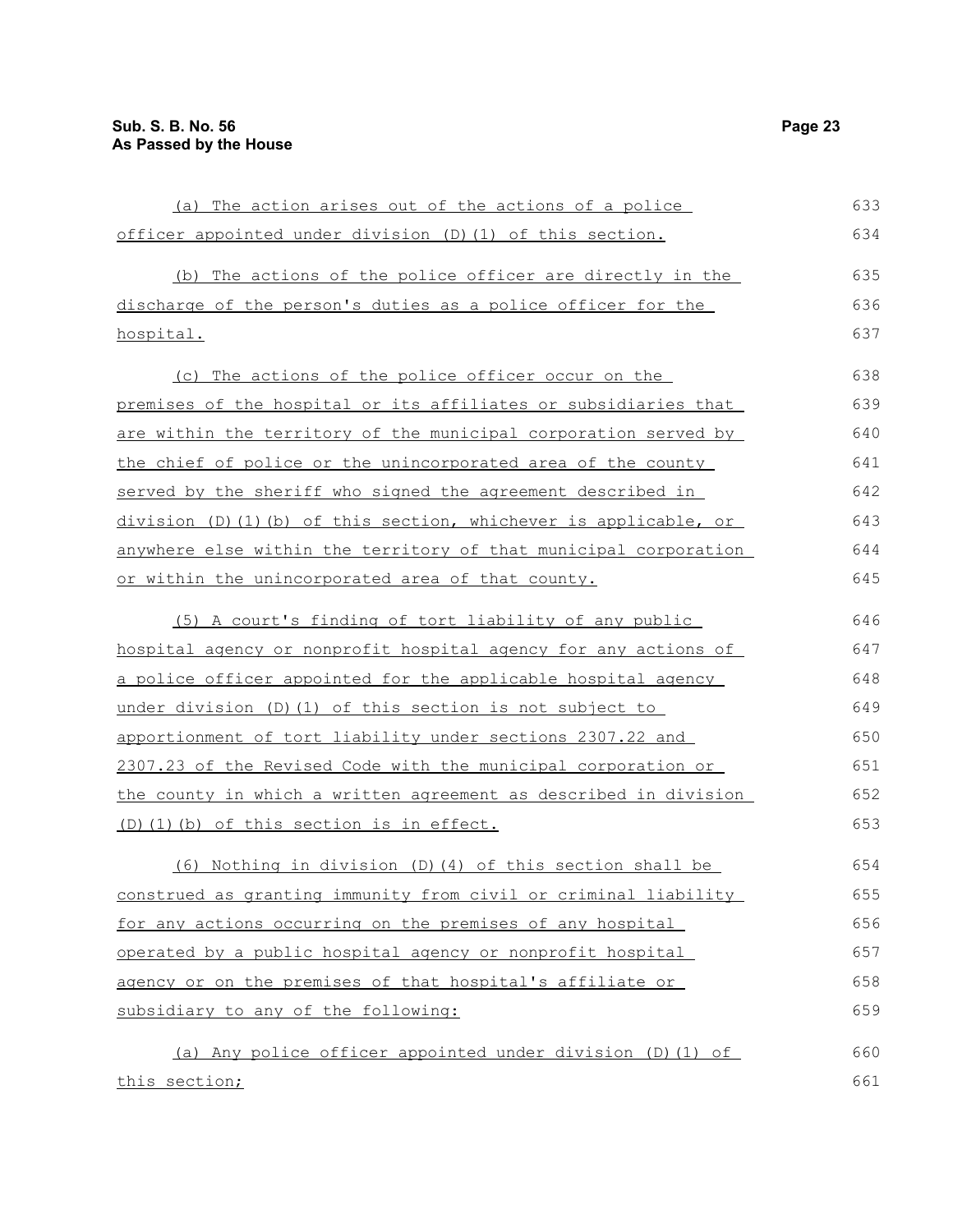| (b) Any hospital operated by a public hospital agency or a             | 662 |
|------------------------------------------------------------------------|-----|
| nonprofit hospital agency that applied for the appointment of          | 663 |
| any police officer under division (D) (1) of this section, or any      | 664 |
| affiliate or subsidiary of the hospital;                               | 665 |
| (c) Any other police or security officer who is employed               | 666 |
| by, or whose services are utilized by, any hospital operated by        | 667 |
| a public hospital agency or a nonprofit hospital agency, or any        | 668 |
| affiliate or subsidiary of the hospital;                               | 669 |
| (d) Any entity that supplies the services of police or                 | 670 |
| security officers to any hospital operated by a public hospital        | 671 |
| agency or a nonprofit hospital agency or any affiliate or              | 672 |
| subsidiary of the hospital.                                            | 673 |
| $(7)$ As used in divisions division $(D)$ $(1)$ to $(3)$ $(D)$ of this | 674 |
| section, "public:                                                      | 675 |
| (a) "Public hospital agency" and "nonprofit hospital                   | 676 |
| agency" have the same meanings as in section 140.01 of the             |     |
| Revised Code.                                                          | 678 |
| (b) "Tort liability" means the liability of a party as                 | 679 |
| determined by a court in a tort action as defined in section           | 680 |
| 2307.011 of the Revised Code.                                          | 681 |
| (E) (1) Upon the application of any owner or operator of an            | 682 |
| amusement park that has an average yearly attendance in excess         | 683 |
| of six hundred thousand quests and that employs and maintains          | 684 |
| its own proprietary police department or security department and       | 685 |
| subject to section 4973.171 of the Revised Code, any judge of          | 686 |
| the municipal court or county court that has territorial               | 687 |
| jurisdiction over the amusement park may appoint and commission        | 688 |
| any persons that the owner or operator designates, or as many of       | 689 |
| those persons as the judge considers proper, to act as police          | 690 |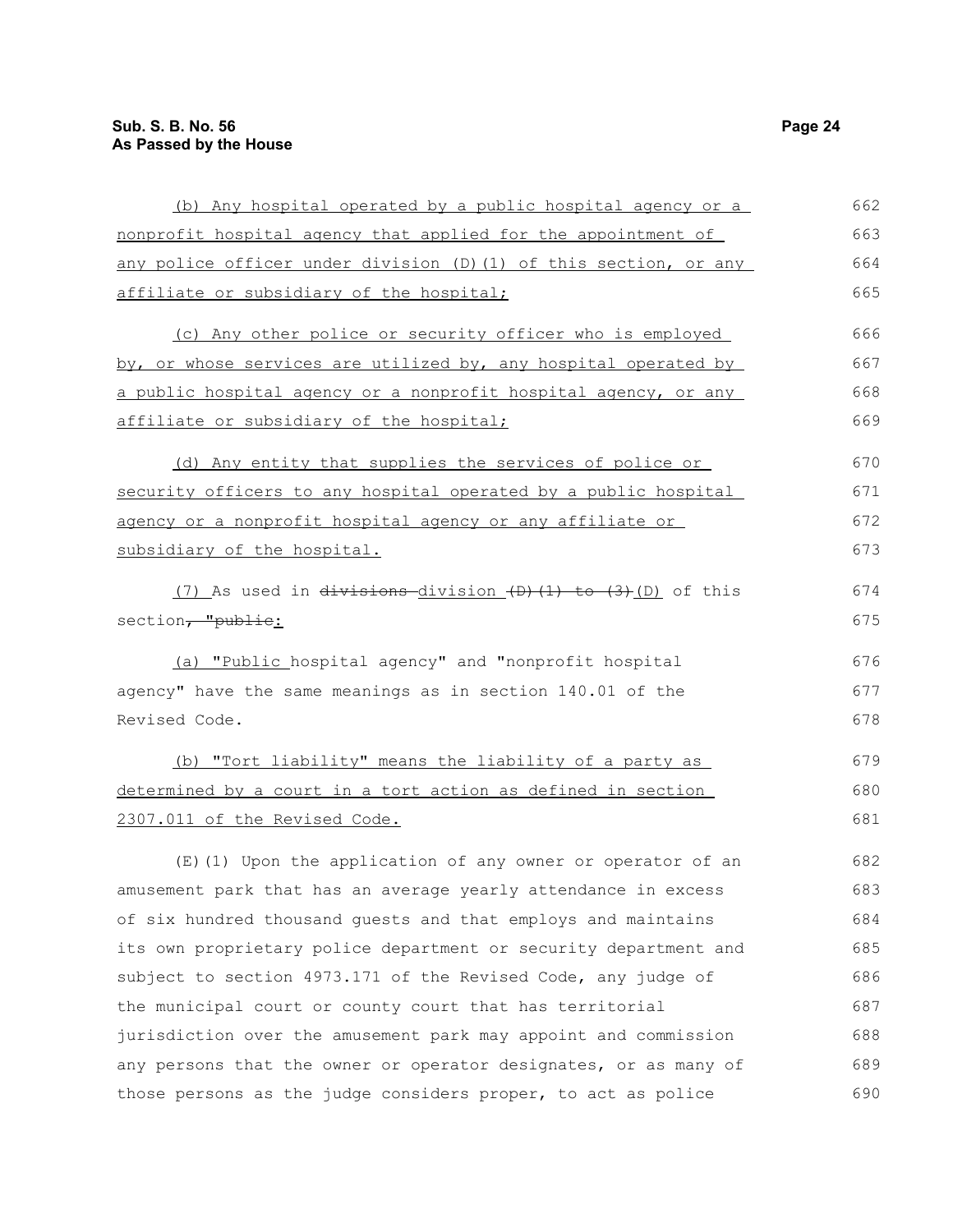# **Sub. S. B. No. 56 Page 25 As Passed by the House**

officers for the amusement park. If the amusement park is located in more than one county, any judge of the municipal court or county court of any of those counties may make the appointments and commissions as described in this division. No person who is appointed as a police officer under this division shall engage in any duties or activities as a police officer for the amusement park or any affiliate or subsidiary of the owner or operator of the amusement park unless all of the following apply: 691 692 693 694 695 696 697 698 699

(a) The appropriate chief or chiefs of police of the political subdivision or subdivisions in which the amusement park is located as specified in this division have granted approval to the owner or operator of the amusement park to permit persons appointed as police officers under this division to engage in those duties and activities. If the amusement park is located in a single municipal corporation or a single township, the chief of police of that municipal corporation or township is the appropriate chief of police for the grant of approval under this division. If the amusement park is located in two or more townships, two or more municipal corporations, or one or more townships and one or more municipal corporations, the chiefs of police of all of the affected townships and municipal corporations are the appropriate chiefs of police for the grant of approval under this division, and the approval must be jointly granted by all of those chiefs of police. The approval required by this division is general in nature and is intended to cover in the aggregate all persons appointed as police officers for the amusement park under this division. A separate approval is not required for each appointee on an individual basis. 700 701 702 703 704 705 706 707 708 709 710 711 712 713 714 715 716 717 718 719 720

(b) Subsequent to the grant of approval described in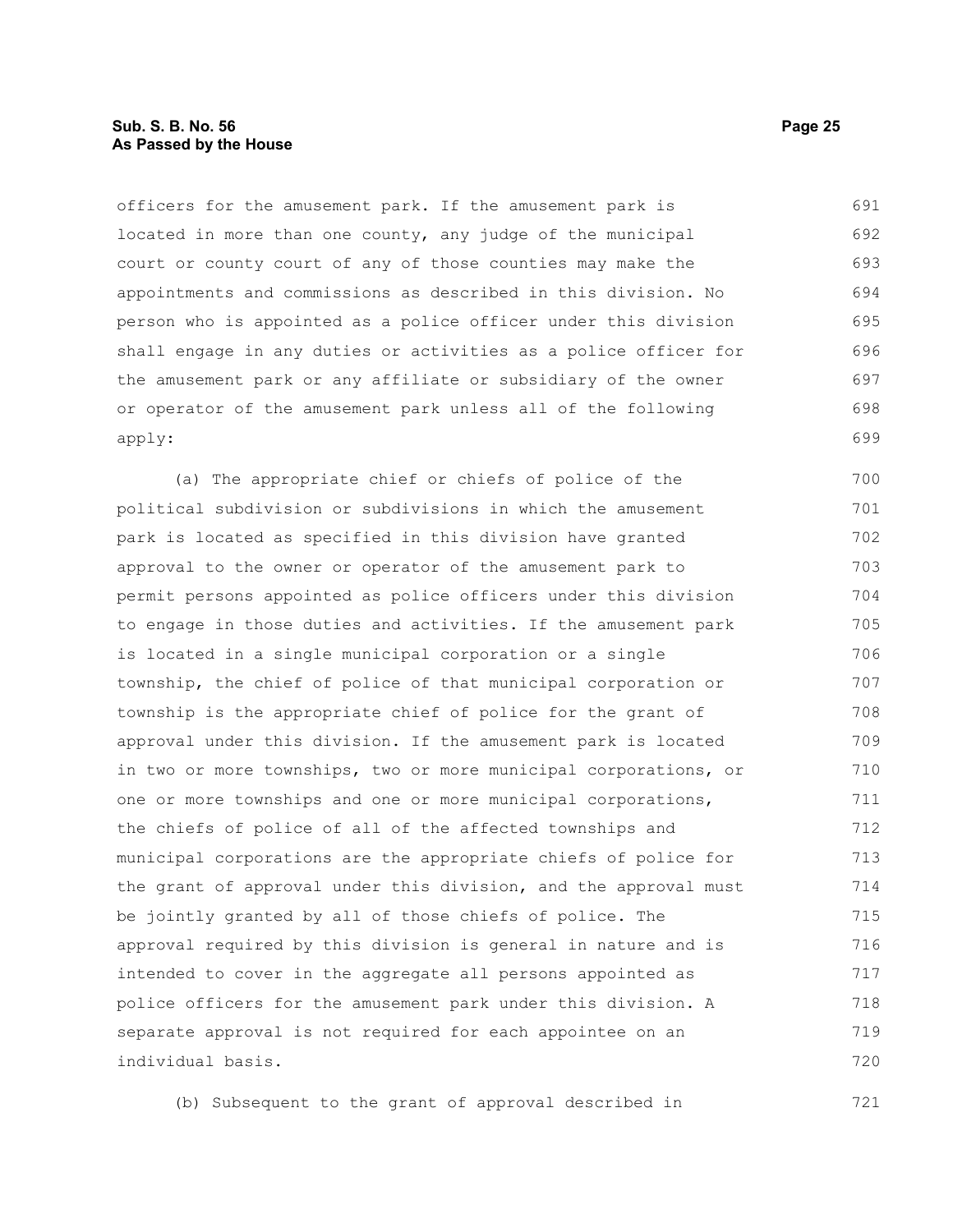# **Sub. S. B. No. 56 Page 26 As Passed by the House**

division  $(E)$  (1)(a) of this section, the owner or operator has entered into a written agreement with the appropriate chief or chiefs of police of the political subdivision or subdivisions in which the amusement park is located as specified in this division and has provided the sheriff of the county in which the political subdivision or subdivisions are located with a copy of the agreement. If the amusement park is located in a single municipal corporation or a single township, the chief of police of that municipal corporation or township is the appropriate chief of police for entering into the written agreement under this division. If the amusement park is located in two or more townships, two or more municipal corporations, or one or more townships and one or more municipal corporations, the chiefs of police of all of the affected townships and municipal corporations are the appropriate chiefs of police for entering into the written agreement under this division, and the written agreement must be jointly entered into by all of those chiefs of police. The written agreement between the owner or operator and the chief or chiefs of police shall address the scope of activities, the duration of the agreement, and mutual aid arrangements and shall set forth the standards and criteria to govern the interaction and cooperation between persons appointed as police officers for the amusement park under this division and law enforcement officers serving the agency represented by the chief of police who signed the agreement. The written agreement shall be signed by the owner or operator and by the chief or chiefs of police who enter into it. The standards and criteria may include, but are not limited to, provisions governing the reporting of offenses discovered by the amusement park's police officers to the agency represented by the chief of police of the municipal corporation or township in which the offense occurred, provisions governing investigatory 722 723 724 725 726 727 728 729 730 731 732 733 734 735 736 737 738 739 740 741 742 743 744 745 746 747 748 749 750 751 752 753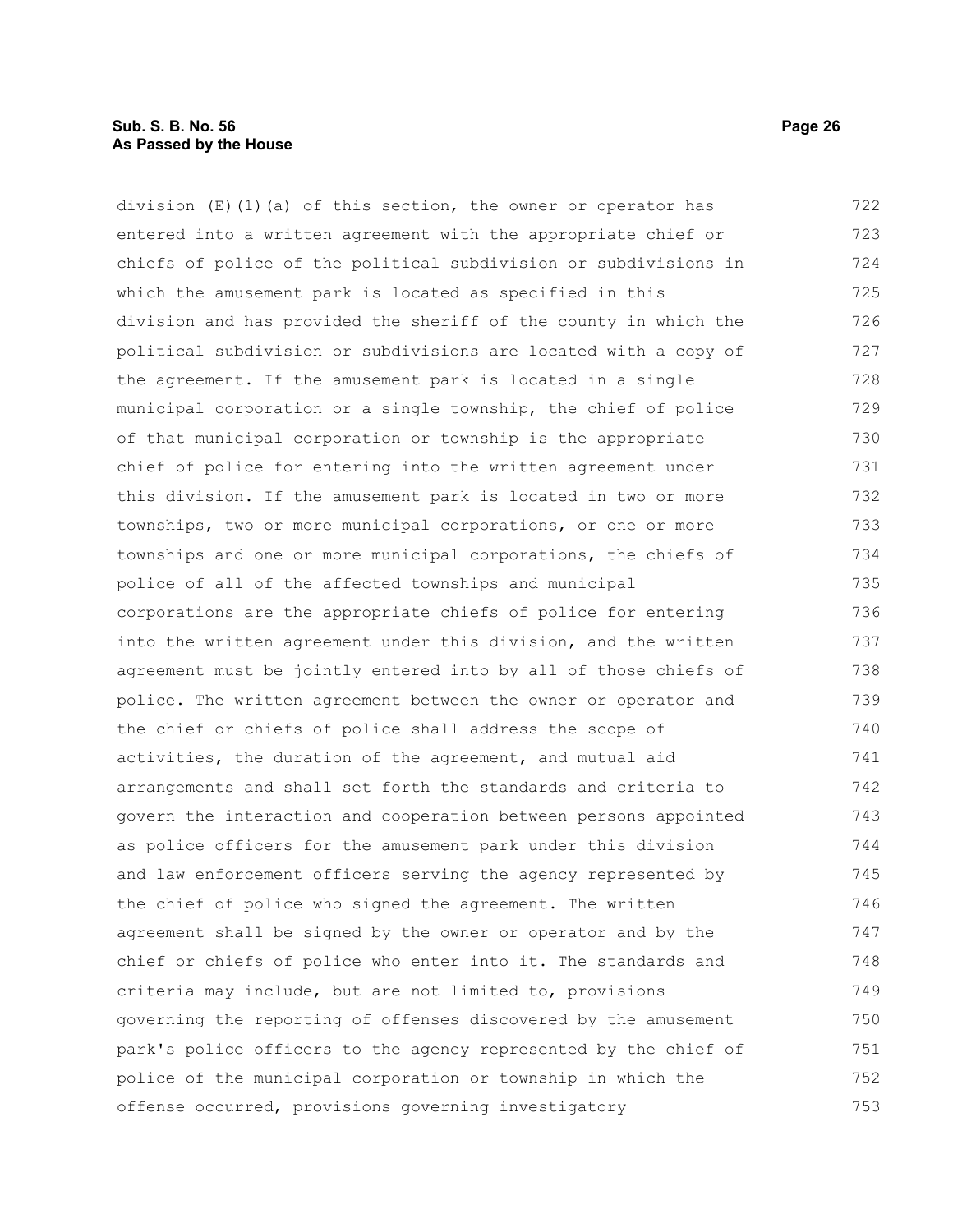# **Sub. S. B. No. 56 Page 27 As Passed by the House**

responsibilities relative to offenses committed on amusement park property, and provisions governing the processing and confinement of persons arrested for offenses committed on amusement park property. The agreement required by this division is intended to apply in the aggregate to all persons appointed as police officers for the amusement park under this division. A separate agreement is not required for each appointee on an individual basis. 754 755 756 757 758 759 760 761

(c) The person has successfully completed a training program approved by the Ohio peace officer training commission and has been certified by the commission. A person appointed as a police officer under this division may attend a training program approved by the commission and be certified by the commission regardless of whether the appropriate chief of police has granted the approval described in division (E)(1)(a) of this section and regardless of whether the owner or operator of the amusement park has entered into the written agreement described in division  $(E)$  (1)(b) of this section with the appropriate chief of police.

(2)(a) A person who is appointed as a police officer under division (E)(1) of this section is entitled, upon the grant of approval described in section  $(E)$  (1)(a) of this section and upon the person's and the owner or operator's compliance with the requirements of division  $(E)(1)(b)$  and (c) of this section, to act as a police officer for the amusement park and its affiliates and subsidiaries that are within the territory of the political subdivision or subdivisions served by the chief of police, or respective chiefs of police, who signed the written agreement described in division  $(E)$  (1)(b) of this section, and upon any contiguous real property of the amusement park that is covered by the written agreement, whether within or adjacent to 773 774 775 776 777 778 779 780 781 782 783 784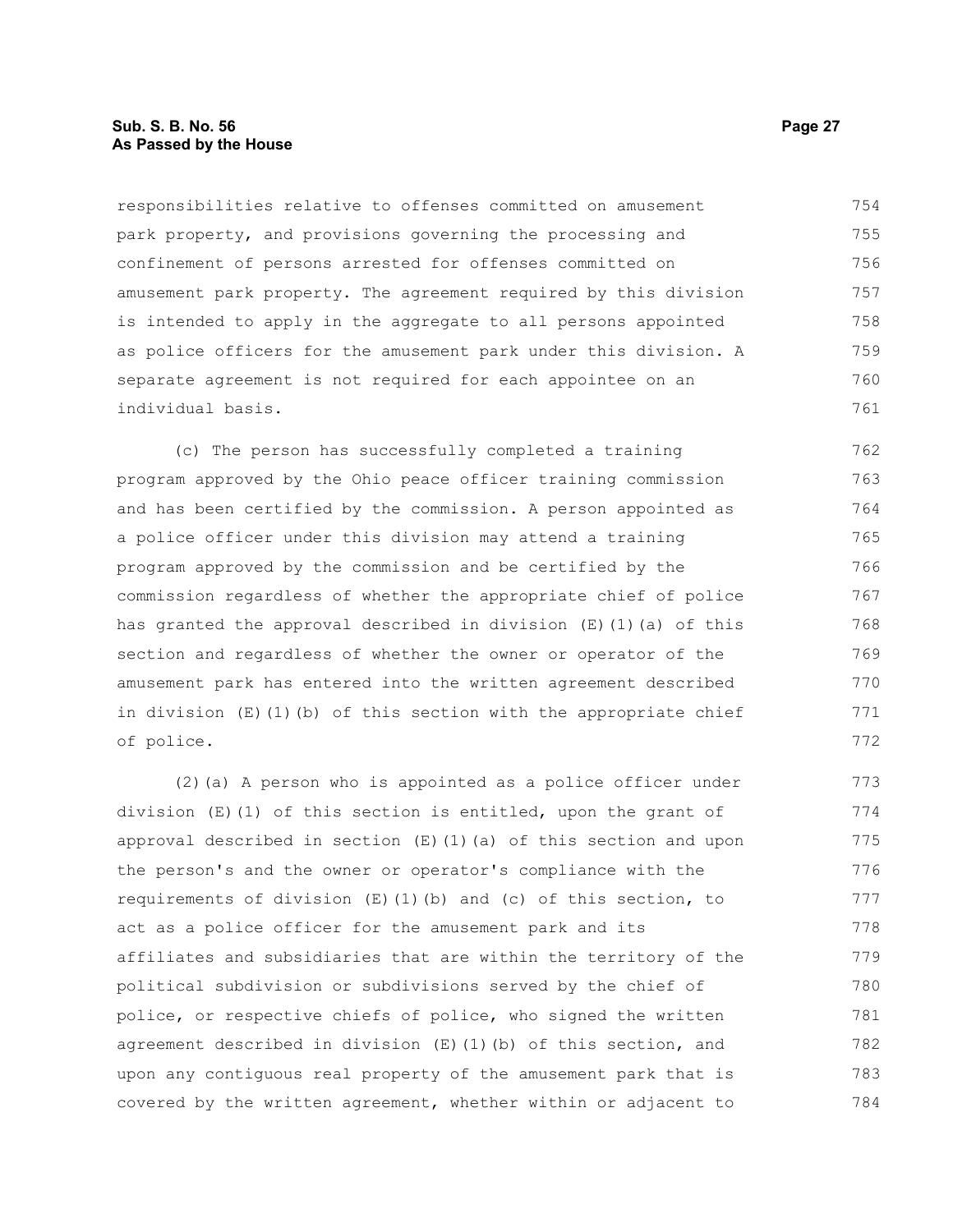#### **Sub. S. B. No. 56 Page 28 As Passed by the House**

the political subdivision or subdivisions. The authority to act as a police officer as described in this division is granted only if the person, when engaging in that activity, is directly in the discharge of the person's duties as a police officer for the amusement park. The authority to act as a police officer as described in this division shall be exercised in accordance with the standards and criteria set forth in the written agreement described in division (E)(1)(b) of this section. 785 786 787 788 789 790 791 792

(b) In addition to the authority granted under division (E)(2)(a) of this section, a person appointed as a police officer under division (E)(1) of this section is entitled, upon the grant of approval described in division  $(E)$  (1)(a) of this section and upon the person's and the owner or operator's compliance with the requirements of divisions  $(E)$  (1)(b) and (c) of this section, to act as a police officer elsewhere within the territory of a municipal corporation or township if the chief of police of that municipal corporation or township has granted approval for that activity to the owner or operator served by the person as a police officer and if the person, when engaging in that activity, is directly in the discharge of the person's duties as a police officer for the amusement park. The approval described in this division may be general in nature or may be limited in scope, duration, or applicability, as determined by the chief of police granting the approval. 793 794 795 796 797 798 799 800 801 802 803 804 805 806 807 808

(3) Police officers appointed under division (E)(1) of this section shall hold office for five years, unless, for good cause shown, their commission is revoked by the appointing judge or the judge's successor or by the owner or operator, as provided by law. 809 810 811 812 813

(F) A fee of fifteen dollars for each commission applied